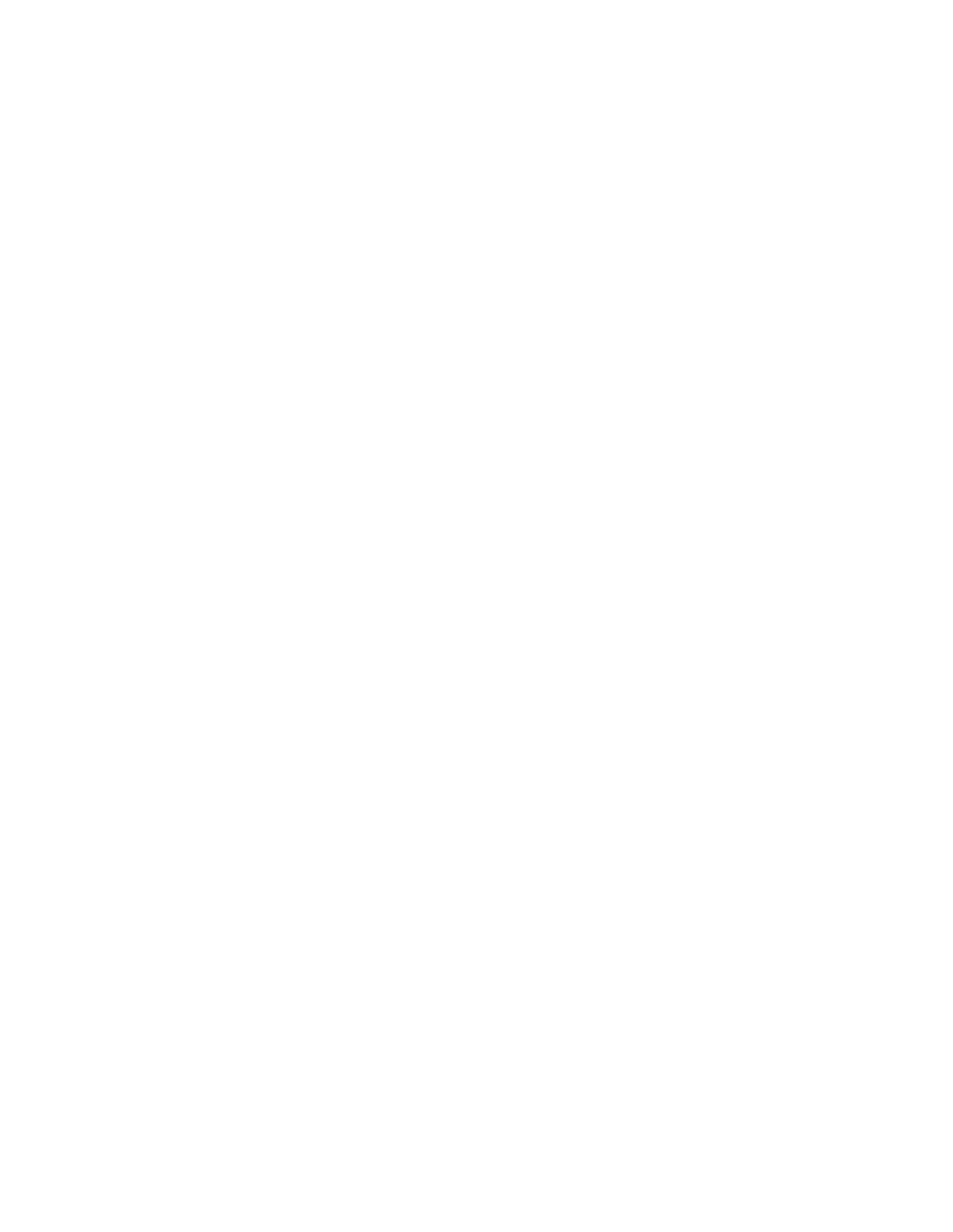# **INTRODUCTION:**

| $\mathbf{1}$     | <b>Environment Overview</b><br>$\mathbf{1}$ |                |  |  |  |  |
|------------------|---------------------------------------------|----------------|--|--|--|--|
|                  | 1.1                                         | $\overline{1}$ |  |  |  |  |
|                  | 1.2                                         | $\overline{2}$ |  |  |  |  |
|                  | 1.3                                         | $\overline{2}$ |  |  |  |  |
|                  | 1.4                                         | $\overline{2}$ |  |  |  |  |
|                  | 1.5                                         | $\overline{c}$ |  |  |  |  |
|                  | 1.6                                         | 3              |  |  |  |  |
|                  | 1.7                                         | $\overline{3}$ |  |  |  |  |
|                  | 1.8                                         | 3              |  |  |  |  |
| $\overline{2}$   | 5<br><b>Setup &amp; Installation</b>        |                |  |  |  |  |
|                  | 2.1                                         | 5              |  |  |  |  |
|                  | 2.2                                         | 6              |  |  |  |  |
|                  | 2.3                                         | 6              |  |  |  |  |
| $3^{\circ}$      | $\overline{9}$<br><b>Baselines</b>          |                |  |  |  |  |
|                  | 3.1                                         | 9              |  |  |  |  |
|                  | 3.2                                         | 9              |  |  |  |  |
|                  | 3.3                                         | 9              |  |  |  |  |
|                  | 3.4                                         | 11             |  |  |  |  |
| $\blacktriangle$ | <b>Task Overview</b><br>13                  |                |  |  |  |  |
|                  | 4.1                                         | 13             |  |  |  |  |
|                  | 4.2                                         | 14             |  |  |  |  |
|                  | 4.3                                         | 15             |  |  |  |  |
|                  | 4.4                                         | 15             |  |  |  |  |
|                  | 4.5                                         | 15             |  |  |  |  |
| 5                | 17<br><b>Default Camera Configuration</b>   |                |  |  |  |  |
|                  | 5.1                                         | 17             |  |  |  |  |
|                  | 5.2                                         | 17             |  |  |  |  |
|                  | 5.3                                         | 18             |  |  |  |  |
| 6                | 19<br><b>Multimodal</b>                     |                |  |  |  |  |
|                  | 6.1                                         | 19             |  |  |  |  |
|                  | 6.2                                         | 19             |  |  |  |  |
| 7                | 21<br><b>Racetracks &amp; L2R Datasets</b>  |                |  |  |  |  |
|                  | 7.1                                         | 21             |  |  |  |  |
|                  | 7.2                                         | 21             |  |  |  |  |
|                  |                                             | 22             |  |  |  |  |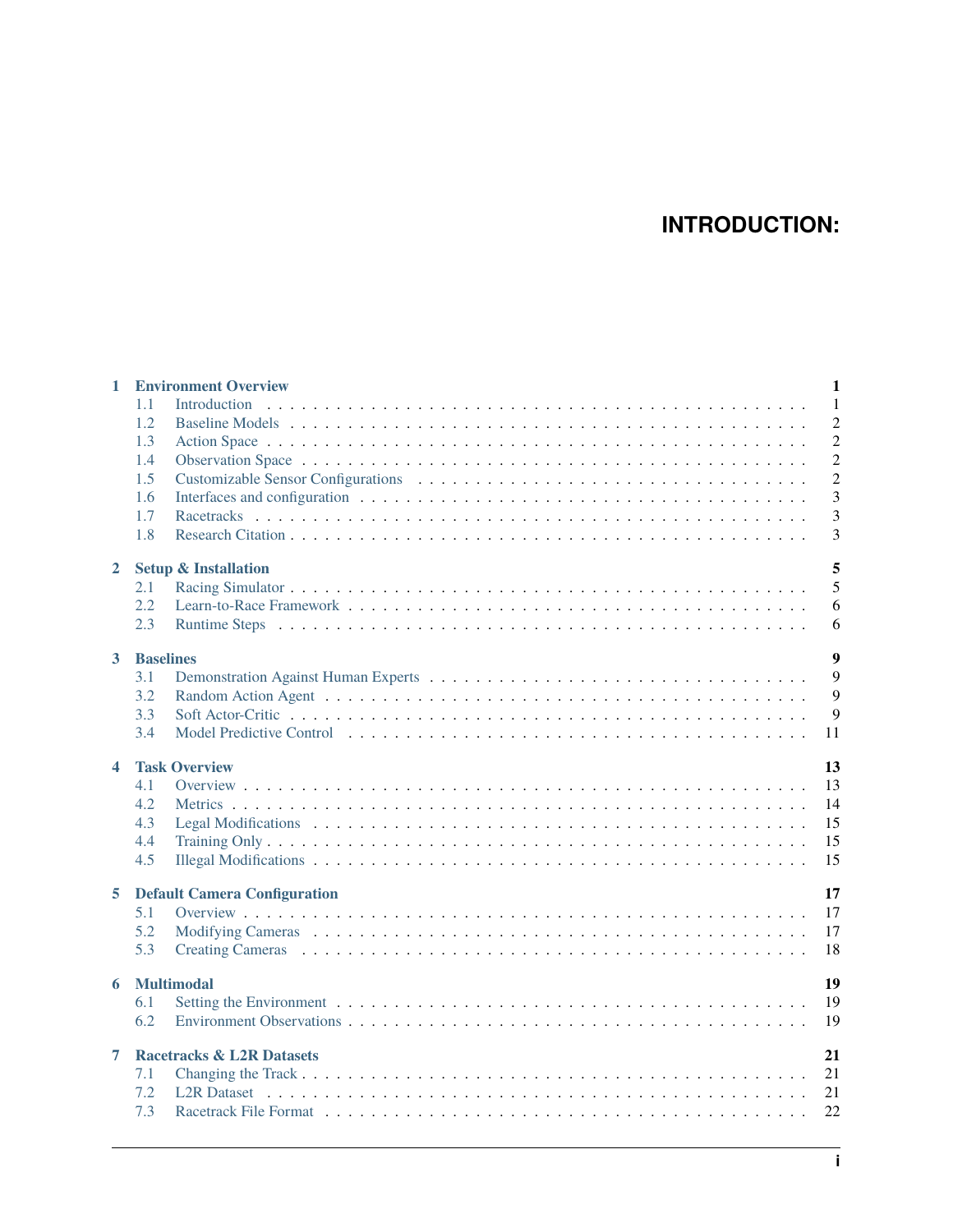|                             | 7.4                        |                                              |                      |  |  |  |  |
|-----------------------------|----------------------------|----------------------------------------------|----------------------|--|--|--|--|
| 8                           | 8.1<br>8.2<br>8.3          | <b>Creating Custom Sensor Configurations</b> | 25<br>25<br>25<br>26 |  |  |  |  |
| 9                           | 9.1<br>9.2<br>9.3          | <b>Core Package</b>                          | 29<br>29<br>29<br>30 |  |  |  |  |
|                             |                            | <b>10 Envs Package</b>                       | 31<br>31<br>31<br>31 |  |  |  |  |
| 11 Indices and tables<br>33 |                            |                                              |                      |  |  |  |  |
|                             | <b>Python Module Index</b> |                                              |                      |  |  |  |  |
| <b>Index</b>                |                            |                                              |                      |  |  |  |  |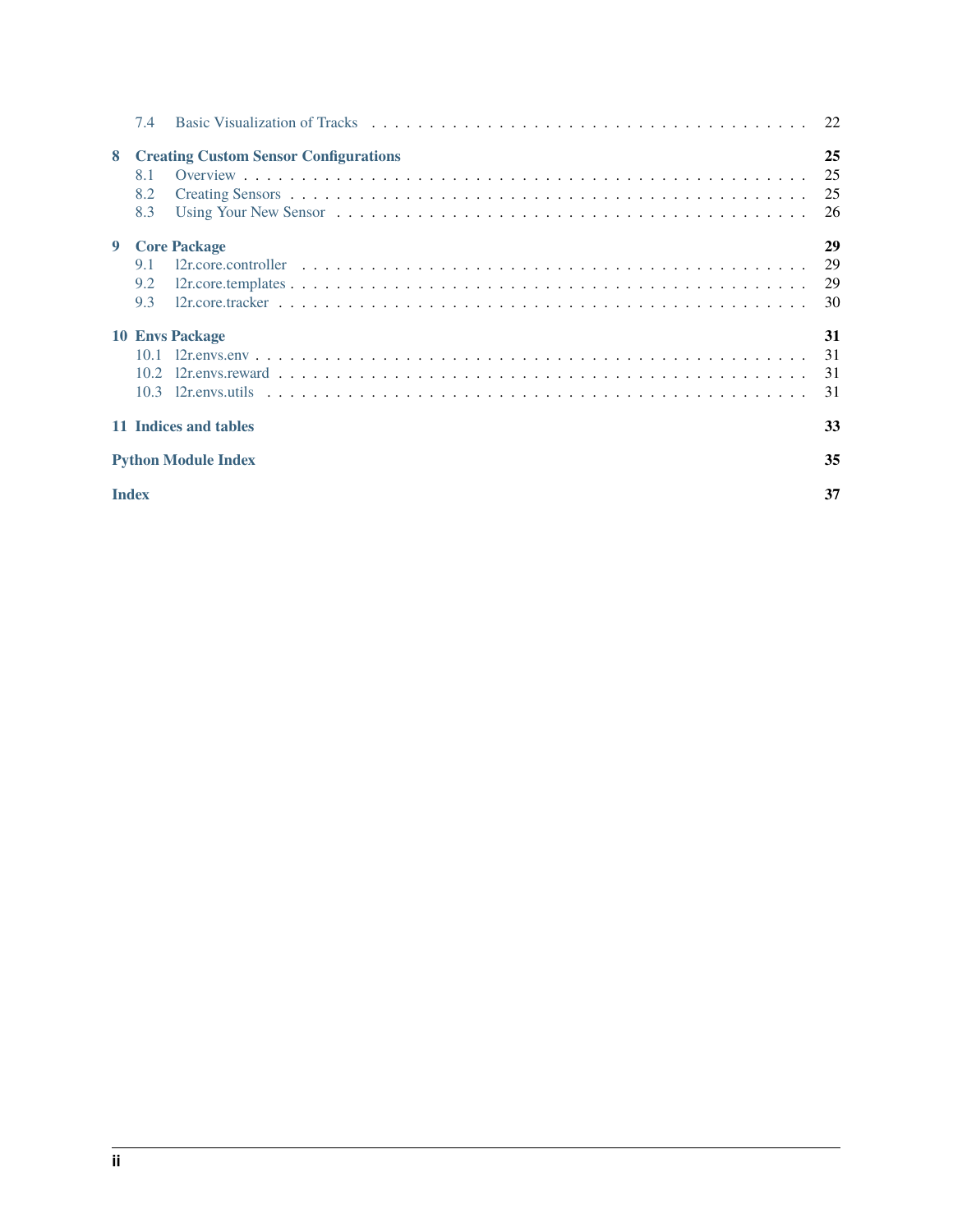# **ENVIRONMENT OVERVIEW**

# <span id="page-4-1"></span><span id="page-4-0"></span>**1.1 Introduction**

[Learn-to-Race](https://learn-to-race.org) (L2R) is an *OpenAI-gym* compliant, multimodal control environment, where agents learn how to race.

Unlike many simplistic learning environments, ours is built around high-fidelity simulators, based on Unreal Engine 4, such as the Arrival Autonomous Racing Simulator—featuring full software-in-the-loop (SIL) and even hardware-inthe-loop (HIL) simulation capabilities. This simulator has played a key role in bringing autonomous racing technology to real life in the [Roborace series,](https://roborace.com/) the world's first extreme competition of teams developing self-driving AI. The L2R framework is the official training environment for Carnegie Mellon University's Roborace team, the first North American team to join the international challenge.

Autonomous Racing poses a significant challenge for artificial intelligence, where agents must make accurate and highrisk control decisions in real-time, while operating autonomous systems near their physical limits. The L2R framework presents *objective-centric* tasks, rather than providing abstract rewards, and provides numerous quantitative metrics to measure the racing performance and trajectory quality of various agents.

As in the real-world, the Arrival Autonomous Racing Simulator is not time-invariant. In order to generate deployable solutions, latencies that result from model inference and from algorithm optimisation must be considered in the design of control policies. For example (model inference latency), whereas using large-capacity visual processing backbones may be desirable from a representation learning perspective, these large processing pipelines can induce significant inference latency for real-time applications. As another example (algorithm optimisation latency), the optimisation of learning-based approaches (e.g., reinforcement learning algorithms, with neural function approximators) often involves performing gradient steps, which, if performed in the middle of an episode, can also introduce latency. Latencies that go unaddressed could interfere with the control algorithm's ability to send quick control commands and, thus, could cause the vehicle to drive outside the admissible area or to engage in unsafe behaviour on the road. Both of these situations pose fascinating and exciting challenges for autonomous racing research. We hope to encourage work on these and other interesting problems, through the use of the Learn-to-Race framework.

For more information, please read a couple of our conference papers:

- [Learn-to-Race: A Multimodal Control Environment for Autonomous Racing](https://arxiv.org/abs/2103.11575)
- [Safe Autonomous Racing via Approximate Reachability on Ego-vision](https://arxiv.org/abs/2110.07699)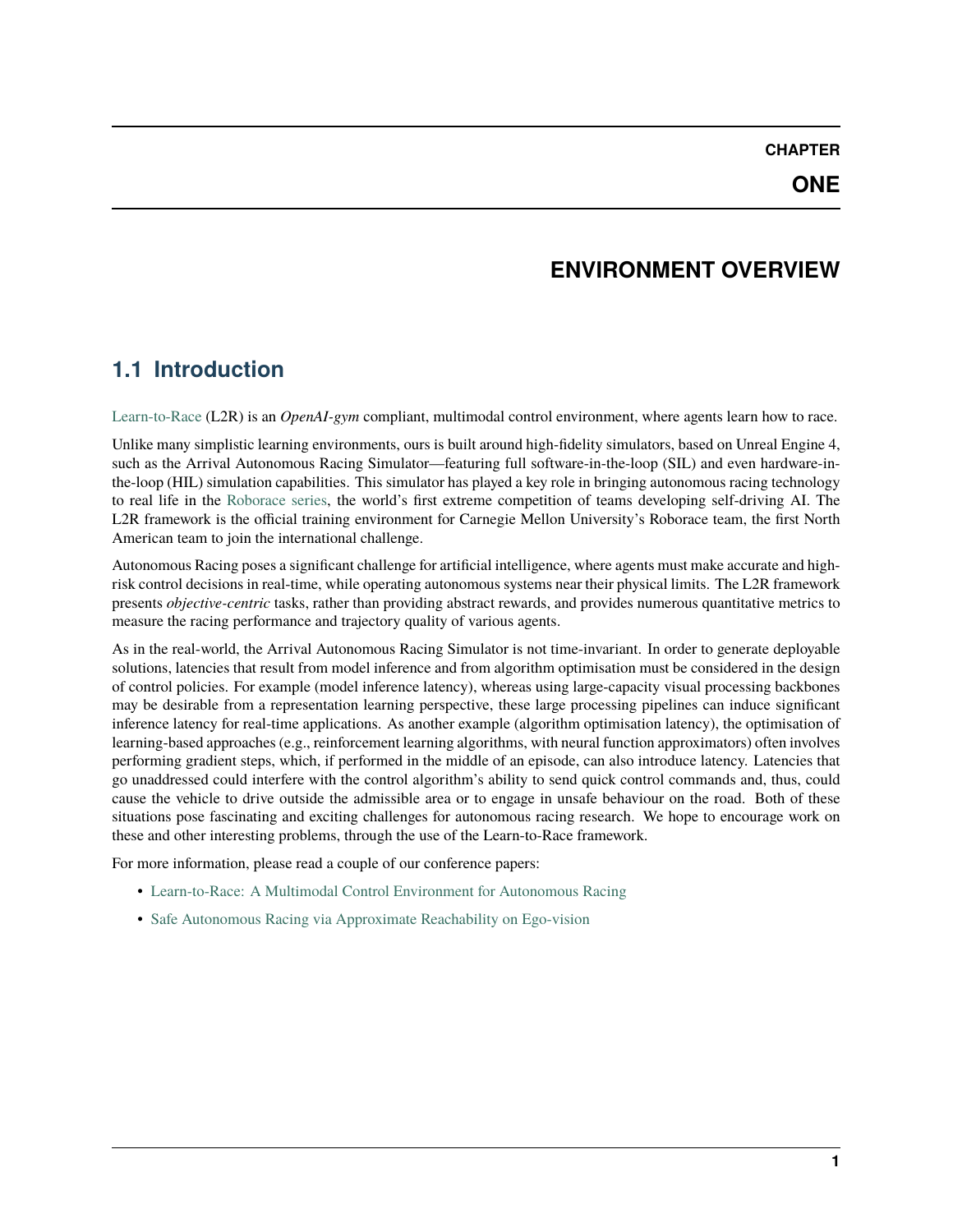## <span id="page-5-0"></span>**1.2 Baseline Models**

We provide three baseline models, to demonstrate how to use L2R: a random agent, a model predictive control (MPC) agent, a [Soft Actor-Critic](https://arxiv.org/abs/1801.01290v1) reinforcement learning (RL) agent, and an imitation learning agent based on the MPC's demonstrations.

The [RandomAgent](getting_started.html#basic-example) executes actions, completely at random. The [MPCAgent](getting_started.html#basic-example) recursively plans trajectories according to a dynamics model of the vehicle, then executes actions according to the current plan. The [SACAgent](getting_started.html#basic-example) is a learning-based method, which relies on the optimisation of a stochastic policy, model-free.

# <span id="page-5-1"></span>**1.3 Action Space**

In the Learn-to-Race tasks, agents execute actions in the environment, according to steering and acceleration control, each supported by the simulator on a continuous range from -1.0 to 1.0.

| Action       | Type              | Range         |
|--------------|-------------------|---------------|
| Steering     | Continuous        | $[-1.0, 1.0]$ |
| Acceleration | $\mid$ Continuous | $[-1.0, 1.0]$ |

To provide additional flexibility for learning-based approaches, the L2R framework supports a scaled action space of [-1.0, 1.0] for steering control and [-16.0, 6.0] for acceleration control, by default. You can modify the boundaries of the action space by changing the parameters for *env\_kwargs.action\_if\_kwargs* in *params-env.yaml*.

Negative acceleration commands perform braking actions, until the vehicle is stationary. If negative acceleration commands continue after the vehicle is stationary, the vehicle will reverse.

While you *can* change the gear, in practice we suggest forcing the agent to stay in drive since the others would not be advantageous in completing the tasks we present (we don't include it as a part of the action space). Note that negative acceleration values will brake the vehicle.

## <span id="page-5-2"></span>**1.4 Observation Space**

We offer two high-level settings for the observation space: [vision-only](vision.html) and [multimodal.](multimodal.html) In both, the agent receives RGB images from the vehicle's front-facing camera, examples below. In the latter, the environment also provides sensor data, including pose data from the vehicle's IMU sensor.

## <span id="page-5-3"></span>**1.5 Customizable Sensor Configurations**

One of the key features of this environment is the ability to create arbitrary configurations of vehicle sensors. This provides users a rich sandbox for multimodal, learning based approaches. The following sensors are supported and can be placed, if applicable, at any location relative to the vehicle:

- RGB cameras
- Depth cameras
- Ground truth segmentation cameras
- Fisheye cameras
- Ray trace LiDARs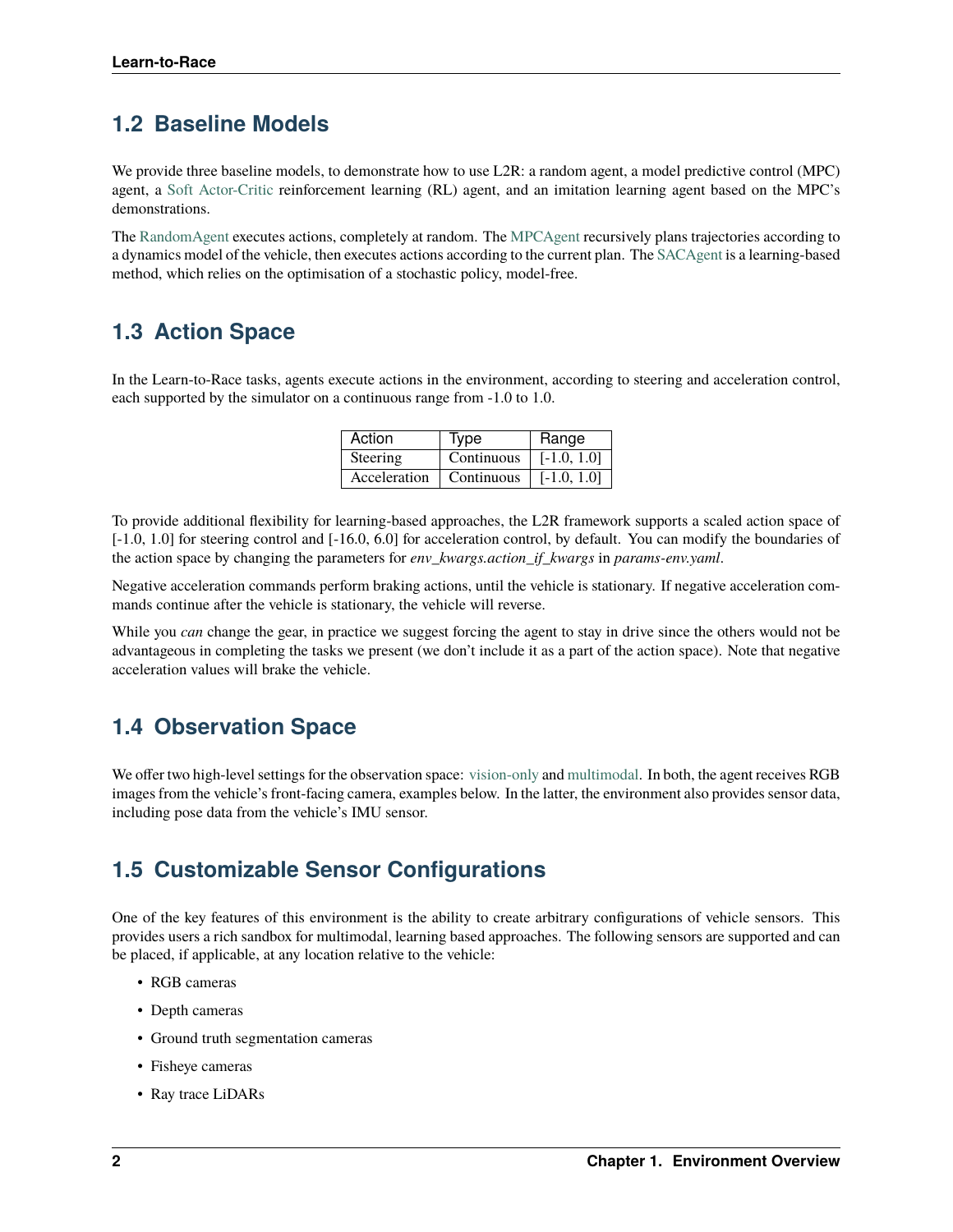- Depth 2D LiDARs
- Radars

Additionally, these sensors are parameterized and can be customized further; for example, cameras have modifiable image size, field-of-view, and exposure. Default sensor configurations are provided in *env\_kwargs.cameras* and *sim\_kwargs* in *params-env.yaml*. We provide further description on [sensor configuration](sensors.html#creating-custom-sensor-configurations)

You can create cameras anywhere relative to the vehicle, allowing unique points-of-view such as a birdseye perspective which we include in the vehicle configuration file.

For more information, see [Creating Custom Sensor Configurations](sensors.html#creating-custom-sensor-configurations)

Whereas we encourage the use of all sensors for training and experimentation, only the CameraFrontRGB camera will be used for official L2R task evaluation, e.g., in our Learn-to-Race Autonomous Racing Virtual Challenges.

## <span id="page-6-0"></span>**1.6 Interfaces and configuration**

The environment interacts with additional modules in the overall L2R framework, such as the racetrack mapping (for loading and configuring the world), the Controller (which interfaces with an underlying simulator or vehicle stack) and the Tracker (which tracks the vehicle state and measures progress along the racetrack).

Whereas each of these interfaces can be further configured from *params-env.yaml*, the default values provided will be used for official L2R task evaluation, e.g., in our Learn-to-Race Autonomous Racing Virtual Challenges.

- Tracker (l2r/core/tracker.py), configured via *env\_kwargs* in *configs/params-env.yaml*
- Controller (l2r/core/controller.py), configured via *env\_kwargs.controller\_kwargs* in *configs/params-env.yaml*
- racetrack (l2r/racetracks/mapping.py), configured via *sim\_kwargs* in *params-env.yaml*

## <span id="page-6-1"></span>**1.7 Racetracks**

We currently support two racetracks in our environment, both of which emulate real-world tracks. The first is the Thruxton Circuit, modeled off the track at the Thruxton Motorsport Centre in the United Kingdom. The second is the Anglessey National Circuit, located in Ty Croes, Anglesey, Wales.

Additional tracks are used for evaluation, e.g., in open Learn-to-Race Autonomous Racing Virtual Challenges, such as the Vegas North Road track, located at Las Vegas Motor Speedway in the United States.

We will continue to add more racetracks in the future, for both training an evaluation.

## <span id="page-6-2"></span>**1.8 Research Citation**

Please cite this work if you use L2R as a part of your research.

```
@inproceedings{herman2021learn,
            title={Learn-to-Race: A Multimodal Control Environment for Autonomous Racing}
\hookrightarrow,
            author={Herman, James and Francis, Jonathan and Ganju, Siddha and Chen,␣
˓→Bingqing and Koul, Anirudh and Gupta, Abhinav and Skabelkin, Alexey and Zhukov, Ivan␣
˓→and Kumskoy, Max and Nyberg, Eric},
            booktitle={Proceedings of the IEEE/CVF International Conference on Computer␣
˓→Vision},
```
(continues on next page)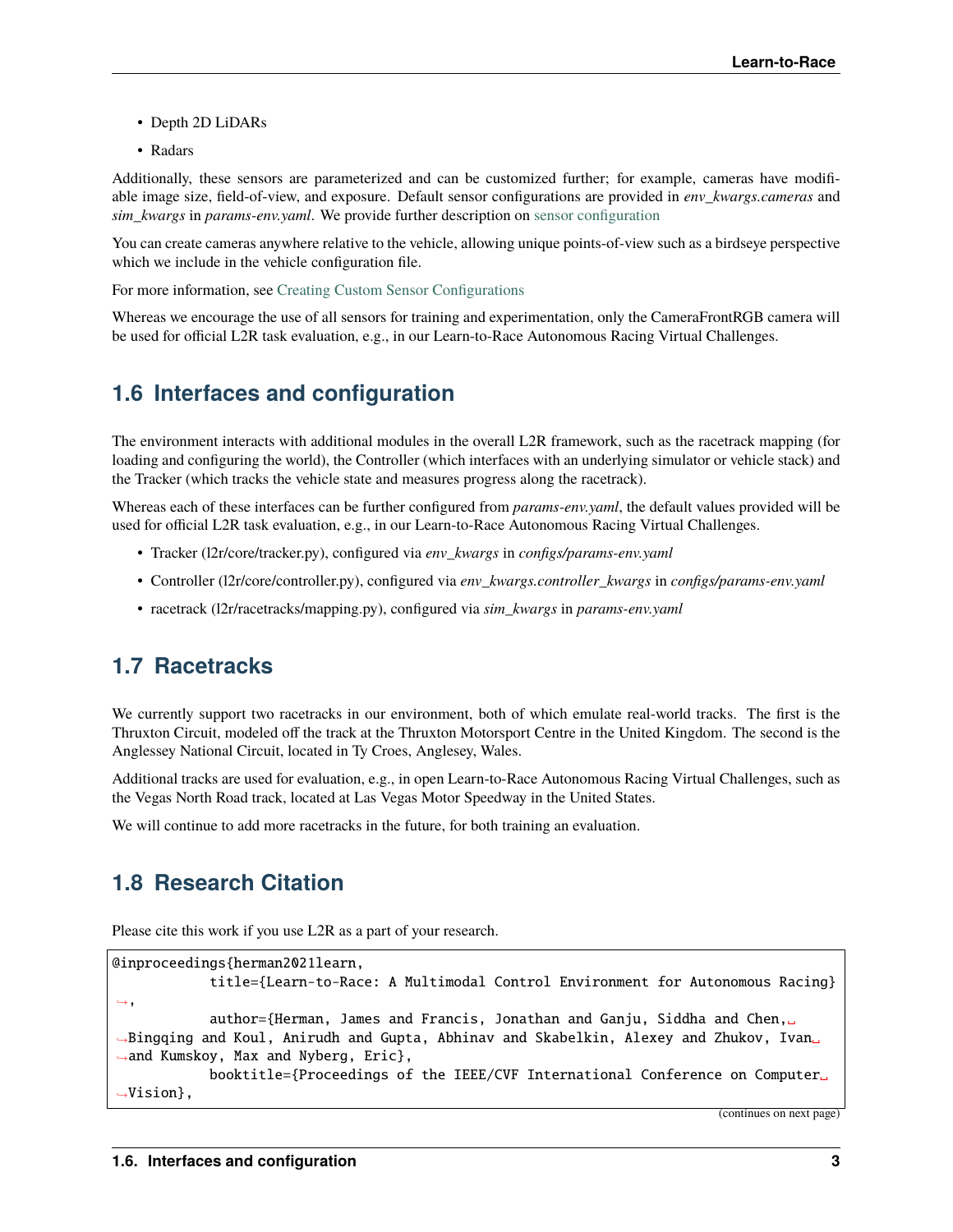}

(continued from previous page)

```
pages={9793--9802},
year={2021}
```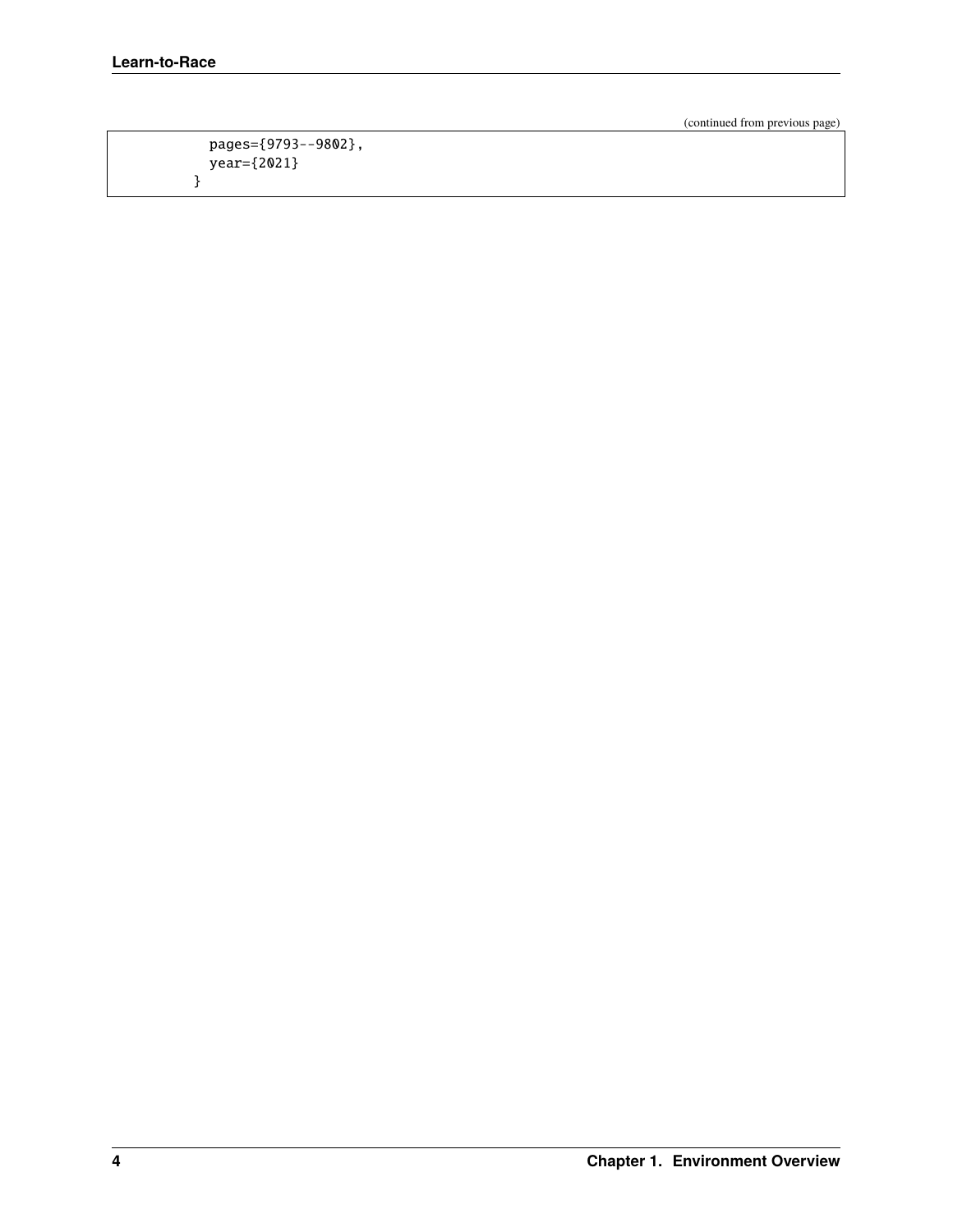**TWO**

## **SETUP & INSTALLATION**

## <span id="page-8-1"></span><span id="page-8-0"></span>**2.1 Racing Simulator**

To use the Learn-to-Race environment, you must first [request access,](https://learn-to-race.org/sim) by filling out and returning a signed academic-use license.

Our environment interfaces with the Arrival Autonomous Racing Simulator via a [SimulatorController](l2r.core.html#l2r.core.controller.SimulatorController) object which can launch, restart, and control the simulator.

#### **2.1.1 Simulator Requirements**

**Operating System**: The racing simulator has been tested on Ubuntu Linux 18.04 OS.

**Graphics Hardware**: The simulator has been tested to run smoothly on NVIDIA GeForce GTX 970 graphics cards. The simulator has been additionally tested on the following cards:

- NVIDIA GeForce GTX 1070
- NVIDIA GeForce GTX 1080, 1080 Ti
- NVIDIA GeForce GTX 2080, 2080 Ti
- NVIDIA GeForce GTX 3080, 3080 Ti
- NVIDIA GeForce GTX 3090

#### **Software Dependencies**:

- Please install the appropriate CUDA and NVIDIA drivers.
- Please additionally install the following software dependencies:

\$ sudo apt-get install libhdf5-dev libglib2.0-dev libglib2.0-dev ffmpeg libsm6 libxext6␣ ˓<sup>→</sup>apt-transport-https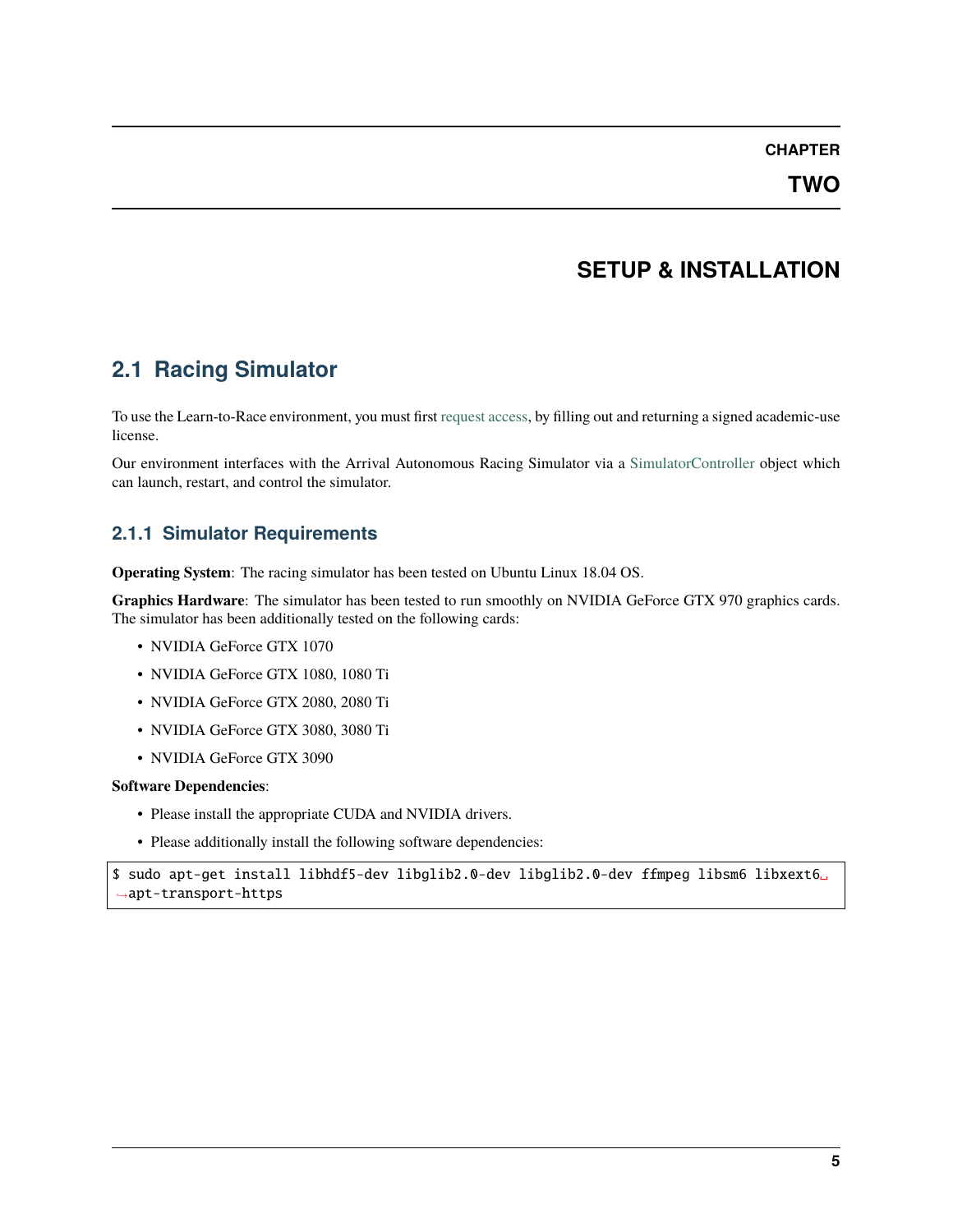#### **2.1.2 Running the Simulator**

After the signed academic-use license is returned and approved, you will be given the opportunity to download the Arrival Autonomous Racing Simulator (**\***.tar.gz file). The simulator is currently being distributed as part of the Learnto-Race Autonomous Racing Virtual Challenge, with a base file footprint of 2.8 GB.

Open a temrinal screen and untar the simulator source, to a location of your choice:

```
$ cd /path/to/simulator/download/location
$ tar -xvzf /path/to/simulator/ArrivalSim-linux-{VERSION}.tar.gz
$ chmod -R 777 /path/to/simulator/ArrivalSim-linux-{VERSION}/
```
We recommend running the simulator as a dedicated Python process, by executing:

```
$ bash /path/to/simulator/ArrivalSim-linux-0.7.0.182276/LinuxNoEditor/ArrivalSim.sh -
˓→openGL
```
Note: Users may receive a pop-up window, warning about OpenGL being deprecated in favour of Vulkan. It is safe to click 'Ok', to continue initialisation and use of the simulator.

### <span id="page-9-0"></span>**2.2 Learn-to-Race Framework**

#### **2.2.1 Installation**

Simply download the source code from the [Github repository.](https://github.com/hermgerm29/learn-to-race)

We recommend using a python virtual environment, such as [Anaconda.](https://www.anaconda.com/products/individual) Please download the appropriate version for your system. We have tested Learn-to-Race with Python versions 3.6 and 3.7.

Create a new conda environment, activate it, then install the Learn-to-Race python package dependencies:

```
$ conda env create -n 12r -m python=3.6 # create virtual environment
$ conda activate 12r <br># activate the environment
(l2r) $ cd /path/to/repository/
(l2r) $ pip install -r requirements.txt
```
### <span id="page-9-1"></span>**2.3 Runtime Steps**

1. Start the simulator (e.g., in a separate terminal window), if it has not already been started:

```
$ bash /path/to/simulator/ArrivalSim-linux-0.7.0.182276/LinuxNoEditor/ArrivalSim.sh -
˓→openGL
```
2. Run/train/evaluate an agent, using the Learn-to-Race framework (e.g., within a *tmux* window):

```
$ cd /path/to/repository
$ cd l2r
$ tmux new -s development
$ conda activate l2r
(l2r) $ chmod +x run.bash
(l2r) $ ./run.bash -b random
```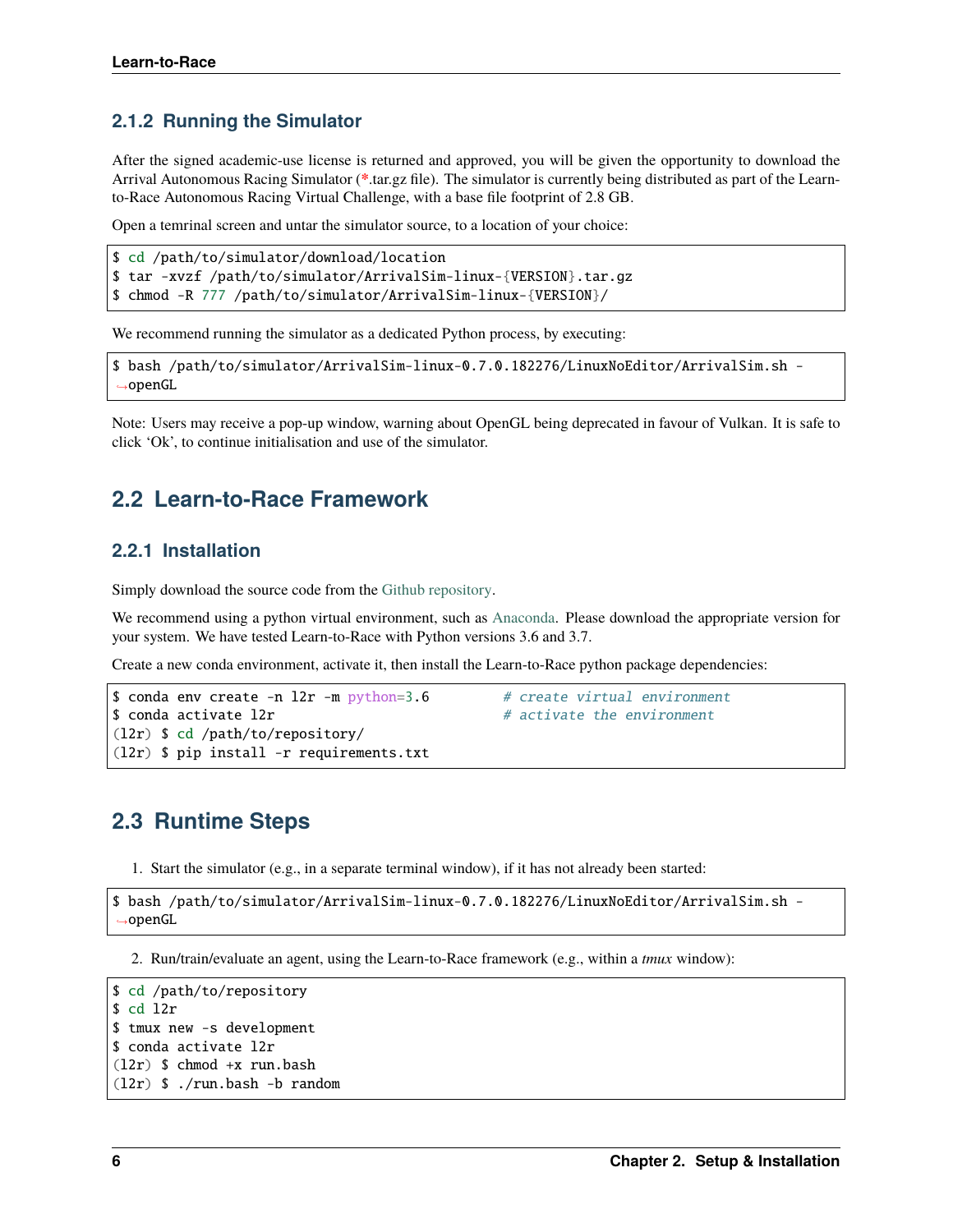#### **2.3.1 Basic Agent Example (Random Agent)**

Here is an example of an agent that chooses random actions from the action space, provided by the environment.

We provide such an agent called a RandomAgent with the source code below:

```
from core.templates import AbstractAgent
from envs.env import RacingEnv
class RandomActionAgent(AbstractAgent):
   """Reinforcement learning agent that simply chooses random actions.
   :param dict training_kwargs: training keyword arguments
   "''''"''"''"def __init__(self, training_kwargs):
      self.num_episodes = training_kwargs['num_episodes']
   def race(self):
      """Demonstrative training method.
      "'''"for e in range(self.num_episodes):
         print(f'Episode {e+1} of {self.num_episodes}')
         ep\_reward = 0state, done = self.env.reset(), False
         while not done:
            action = self.select_action()
            state, reward, done, info = self.environ)ep_{reward} += reward
      print(f'Completed episode with total reward: {ep_reward}')
      print(f'Episode info: {info}\n')
   def select_action(self):
      """Select a random action from the action space.
      :return: random action to take
      :rtype: numpy array
      """""
      return self.env.action_space.sample()
   def create_env(self, env_kwargs, sim_kwargs):
      """Instantiate a racing environment
      :param dict env_kwargs: environment keyword arguments
      :param dict sim_kwargs: simulator setting keyword arguments
      "''"self.env = RacingEnv(
         max_timesteps=env_kwargs['max_timesteps'],
         obs_delay=env_kwargs['obs_delay'],
         not_moving_timeout=env_kwargs['not_moving_timeout'],
         controller_kwargs=env_kwargs['controller_kwargs'],
         reward_pol=env_kwargs['reward_pol'],
         reward_kwargs=env_kwargs['reward_kwargs'],
```
(continues on next page)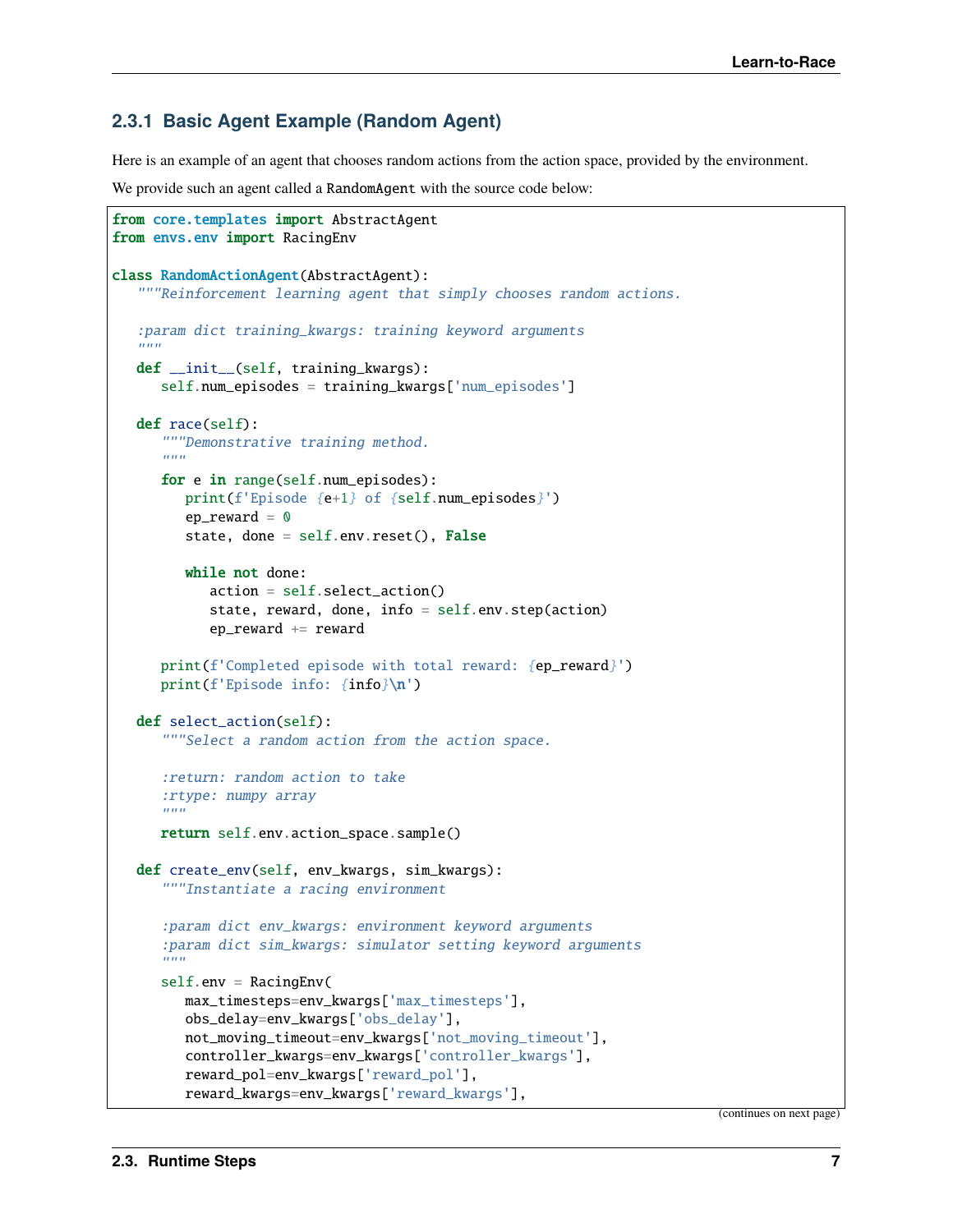(continued from previous page)

```
action_if_kwargs=env_kwargs['action_if_kwargs'],
   pose_if_kwargs=env_kwargs['pose_if_kwargs'],
   cameras=env_kwargs['cameras']
)
self.env.make(
   level=sim_kwargs['racetrack'],
   multimodal=env_kwargs['multimodal'],
   driver_params=sim_kwargs['driver_params']
\lambdaprint(f'Environment created with observation space: ')
for k, v in self.env.observation_space.spaces.items():
   print(f'\t{k}: \{v\}')
```
#### **Run the random agent baseline model**

For convenience, we have provided a number of files to assist with training a model. To run the random agent baseline, you can simply run the script in the top level of the repository with the baseline flag -b with argument random:

```
$ chmod +x run.bash # make our script executable
$ ./run.bash -b random
```
The agent will begin randomly taking actions in the environment and will print the reward for each episode upon completion.

#### **Convenience Scripts**

run.bash simply passes parameters files to Python scripts. The baseline configuration files contains a variety of parameters including:

- 1. training parameters
- 2. environment parameters (for the RL environment)
- 3. simulator parameters (for the simulator)

We recommend using this structure, or following a similar practice, to train models with the environment and keep track of different training runs.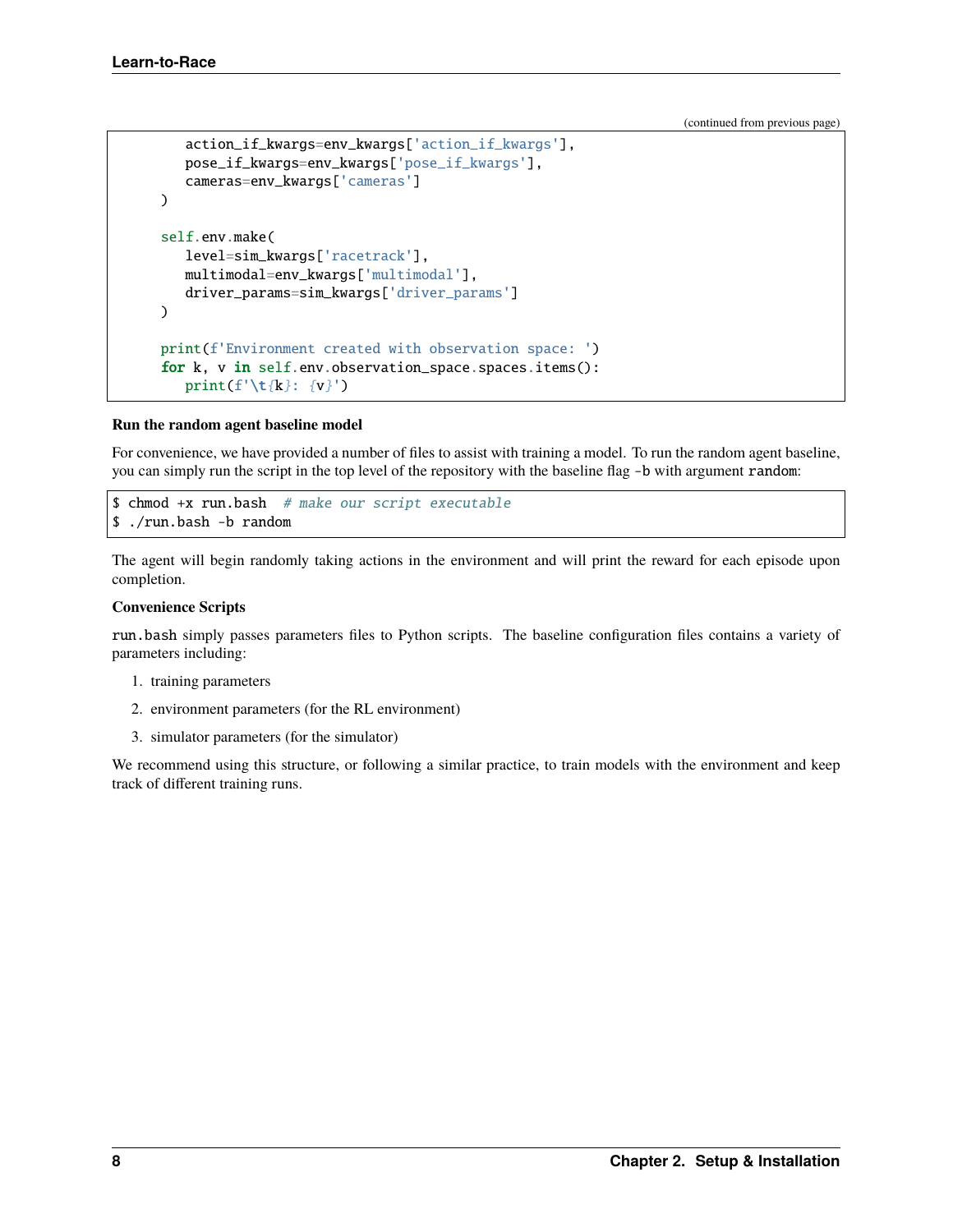**THREE**

### **BASELINES**

## <span id="page-12-1"></span><span id="page-12-0"></span>**3.1 Demonstration Against Human Experts**

## <span id="page-12-2"></span>**3.2 Random Action Agent**

Our RandomActionAgent is a basic demonstration of an agent interacting with the environment which we explain in the [Getting Started](getting_started.html#basic-example) section of the docs. This agent simply takes random actions in the environment with an action space that is restricted to only take non-negative acceleration values.

### **3.2.1 Usage**

As mentioned previously, you need to have the docker image with the simulator to use the environment. Simply add the -b flag and argument random as a command line argument to ./run.bash to use this agent.

```
$ chmod +x run.bash # make our script executable
$ ./run.bash -b random
```
## <span id="page-12-3"></span>**3.3 Soft Actor-Critic**

We also provide a more detailed demonstration of how to use the environment with our [Soft Actor-Critic](https://arxiv.org/abs/1801.01290v1) agent using [OpenAI's Spinning Up Pytorch implementation](https://spinningup.openai.com/en/latest/algorithms/sac.html#documentation-pytorch-version) with minor adjustments. Specifically these adjustments include wrapping methods which returned observations from the environment to first encode the raw images into a latent representation, waiting until the end of the episode to make gradient updates, and removing unused functionality.

### **3.3.1 Training Performance**

For both tracks, we provide our agent's model after 1000 episodes which was slightly less than 1 million environment steps for the Las Vegas Track and slightly more for the Thruxton track.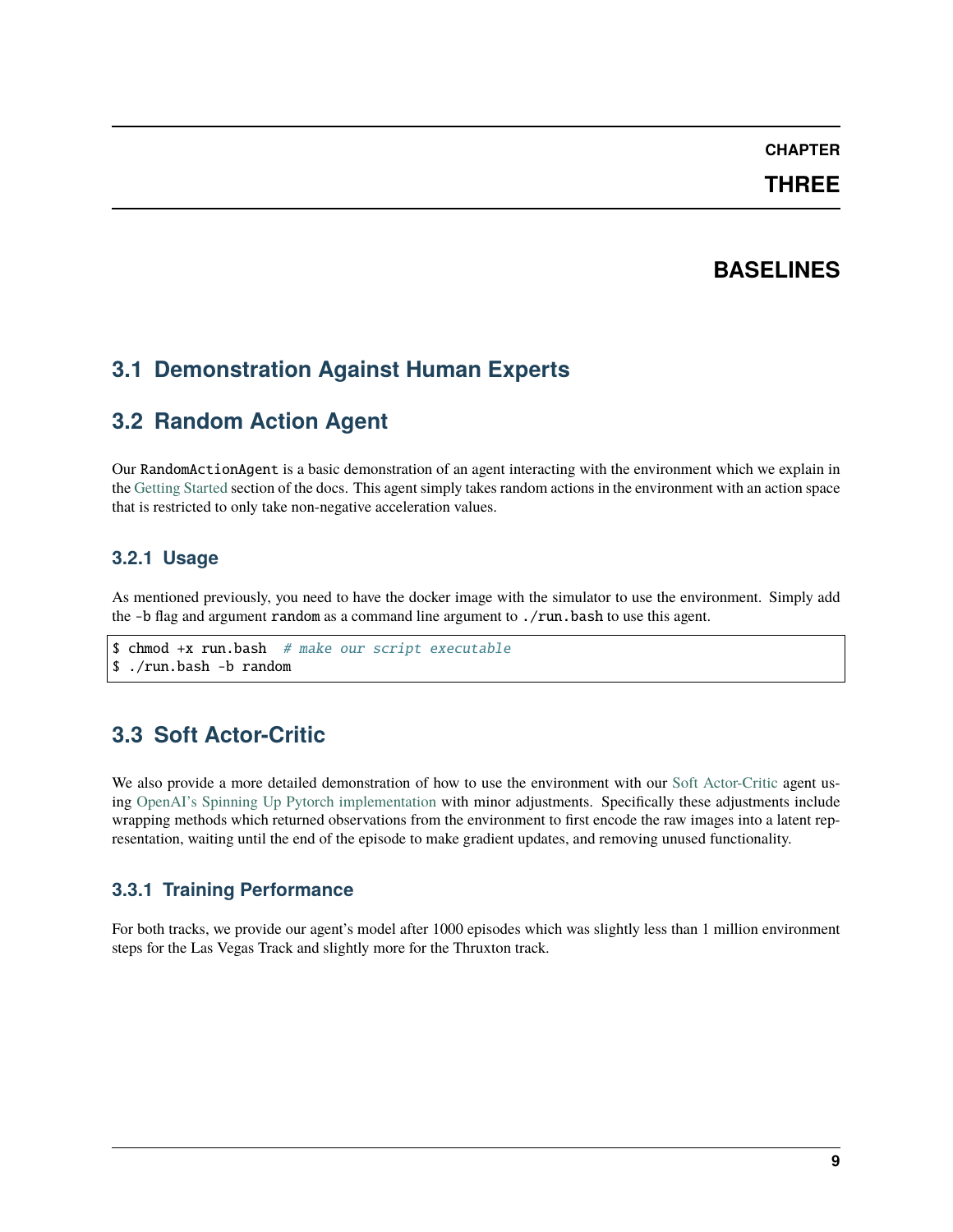### **3.3.2 Evaluation Performance**

The SAC agent struggles when transferring its learned experience from the Thruxton track to the Las Vegas evaluation track even after 60 minutes of exploration as it learns to simply stop in the middle of the track to avoid the penalty of going out-of-bounds.

#### **3.3.3 Usage**

To run the trained model, simply provide -b flag and argument sac to run.bash. Both the encoder and checkpoint models were trained separately for each track, so if you would like to switch to the Thruxton track, be sure to change the encoder and checkpoint paths in configs/params\_sac.yaml in addition to the track name.

```
$ chmod +x run.bash # make our script executable
$ ./run.bash -b sac
```
### **3.3.4 Vision-Only Perception & Control**

This agent learns non-trivial control of the race car exlusively from visual features. First, we pretrained a [variational](https://arxiv.org/abs/1312.6114v10) [autoencoder](https://arxiv.org/abs/1312.6114v10) on the provided [sample image datasets](racetracks.html#sample-image-datasets) to allow our agent to learn from a low-dimensional representation of the images. Our VAE is a slight modification of Shubham Chandel's [implementation.](https://github.com/sksq96/pytorch-vae)

#### **3.3.5 Restriction of the Action Space**

For this agent, we restricted the scaled action space to  $[-0.1, 4.0]$  for acceleration and  $[-0.3, 0.3]$  for steering to allow for faster convergence.

### **3.3.6 Custom Reward Policy**

Additionally, we modified the default reward policy for the environment to include bonus if the agent is near the center of the track for each step in the environment but only if it had made progress down the track. Doing so has numerous consequences including:

- encouraging the agent to safely stay near the middle of the track
- disincentivizing the agent from engaging in corner cutting
- implicitly rewarding the agent to drive more slowly

As such, this reward allows for faster convergence in terms of number of episodes before completing its first lap in the environment. However, we noticed that the agent learns to zig-zag; we believe this may be an intentional effort to slow down and gather more near-center bonuses.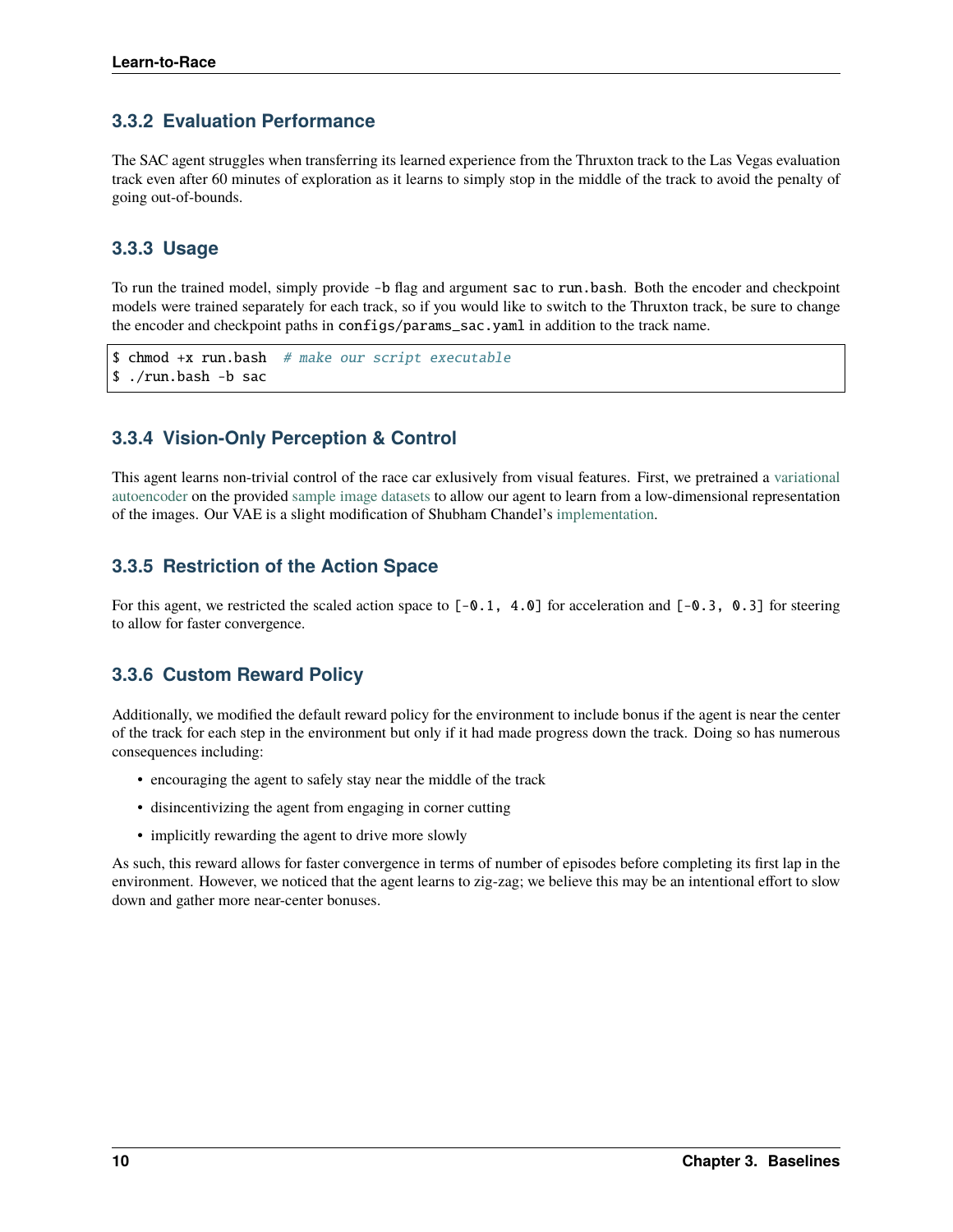# <span id="page-14-0"></span>**3.4 Model Predictive Control**

We include a model predictive control (MPC), non-learning agent with the environment too. This reference implementation demonstrates a controller which attempts to minimize tracking error with respect to the centerline of the racetrack at a pre-specified reference speed.

### **3.4.1 Performance**

The MPC agent does well, completing laps consistently, on the Thruxton track by following a conservative trajectory. On the LVMS track, however, it seems to occasionally falter on the highest curvature points of the track.

### **3.4.2 Usage**

To run the trained model, simply provide the -b flag and argument mpc to run.bash. Do note, however, that the MPC requires torch<=1.4 unlike the SAC baseline.

```
$ chmod +x run.bash # make our script executable
$ ./run.bash -b mpc
```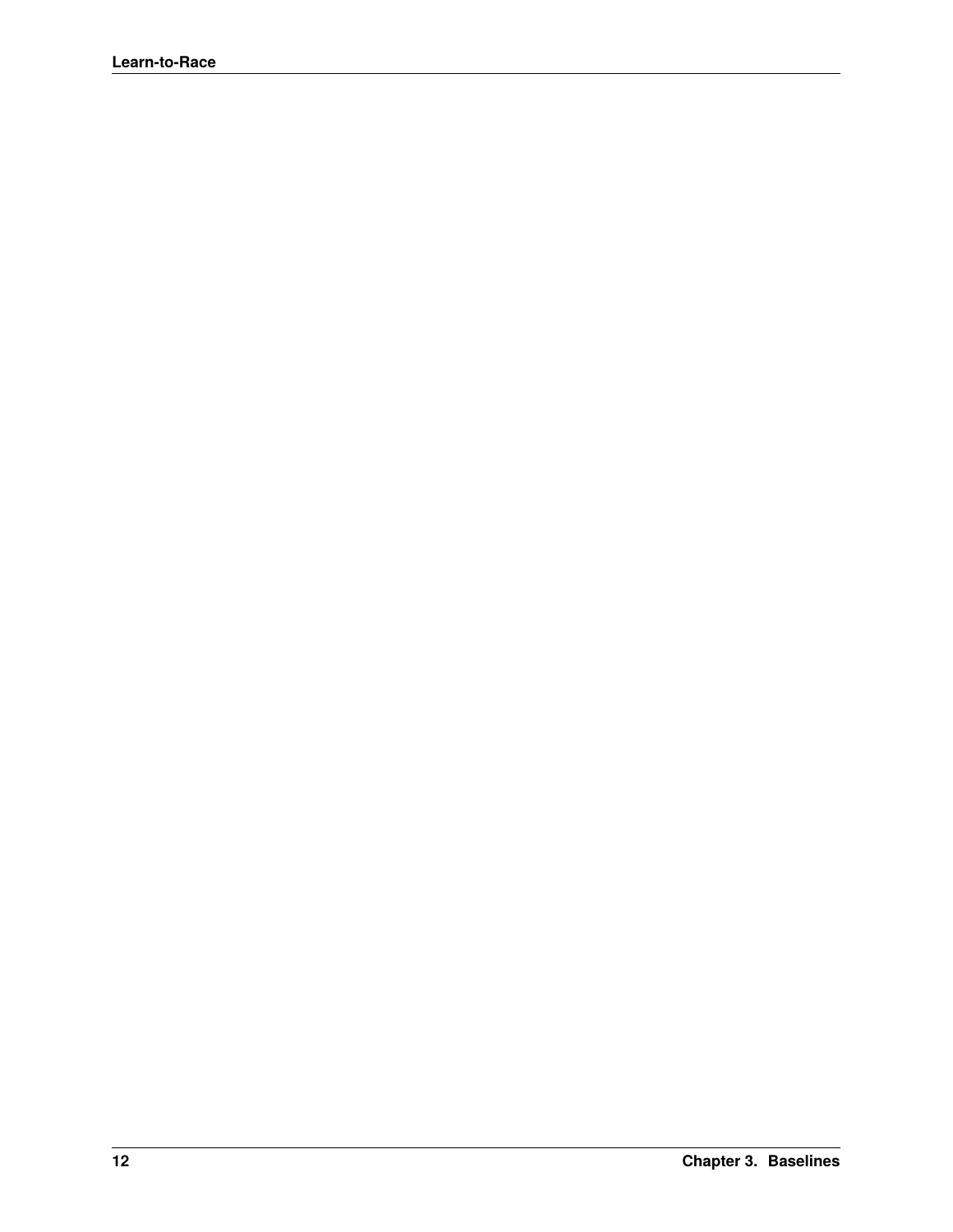### **FOUR**

# **TASK OVERVIEW**

## <span id="page-16-1"></span><span id="page-16-0"></span>**4.1 Overview**

The task is to learn how to race using either vision-only or multiple input modalities. While Arrival's racing simulator and the L2R framework is suitable for a wide variety of approaches including:

- classical control
- pre-planning trajectories
- reinforcement learning (RL)
- imiatation learning (IL)

We are most interested in agents which learn how to perceive their surroundings and effectively control the race car. We are also familiar with the success of RL approaches and fully expect, and encourage, the community to create agents which are significantly better than our human benchmarks. However, learning-based approaches often have poor sample efficiency and fail at generalizing to new scenarios. Humans, on the other hand, are good at quickly adapting to new situations, such as racing on a new, unseen track after only a short warmup period. The L2R task will challenges agents' ability race in such a way.

### **4.1.1 Task Definition**

Rather than giving agents an unbounded amount of time to perfectly overfit to a racetrack, the L2R task allows only a limited look at a new track, much like a Formula 1 driver gets only a brief practice session prior to the actual race. More concretely, agent assessment involves two stages:

- (1) **Pre-evaluation:** agents will have access to an unseen, evaluation racetrack for 60 minutes with unfrozen weights. The agent is free to use this time for any purpose they deem necessary, but we generally expect agents to transfer their prior racing knowledge to the new environment after a brief exploration period.
- (2) **Evaluation:** to qualify for evaluation, the agent must demonstrate that it can complete at least 1 lap during the pre-evaluation stage, subject to a modest maximum time limit. Successful agents will be evaluated on the testing racetrack and their metrics, defined below, will be recorded and updated on a leaderboard. To prevent competitors from unfairly learning on the test track, submissions will only be able to see their agent's results and will not have access to any model updates during the pre-evaluation stage.

**Note:** We currently only support single vehicle racing, but hope to introduce a multi-agent environment in the future.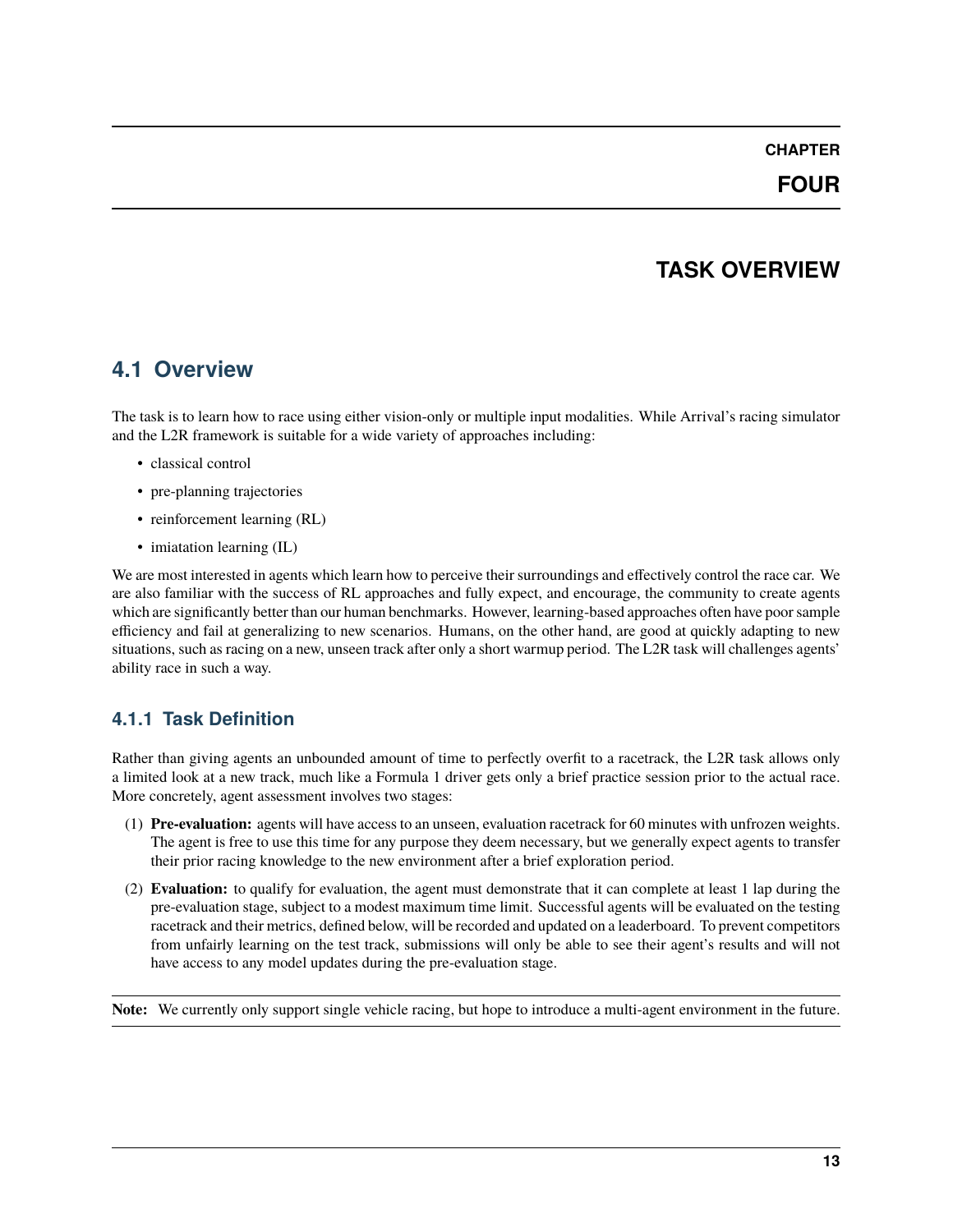### **4.1.2 Input Modalities**

We present two distinct sets of information available to agents. All information available to agents use virtual sensors that emulate their real counterparts, so the agent does not have access to any privileged information. A separate leadboard will be used for agent's using the more restricted *vision-only* input mode.

**[Vision-Only](vision.html)** *The agent only has access to raw pixel values from the vehicle's cameras*

**[Multimodal](multimodal.html)** *In addition to the cameras, we provide the agent with sensor data, primarily from the vehicle's IMU sensor*

## <span id="page-17-0"></span>**4.2 Metrics**

Learn-to-Race defines numerous metrics for the assessment of an agent's performance listed below. These are provided to agents upon episode termination in the *info* of the last environment step.

| Metric                   | <b>Definition</b>                                             |
|--------------------------|---------------------------------------------------------------|
| Episode Completion Per-  | Percentage of the 3-lap episode completed                     |
| centage                  |                                                               |
| <b>Episode Duration</b>  | Duration of the episode, in seconds                           |
| Average Adjusted Track   | Average speed, adjusted for environmental conditions, in km/h |
| <b>Speed</b>             |                                                               |
| Average Displacement Er- | Euclidean displacement from the track centerline, in meters   |
| ror                      |                                                               |
| Trajectory Admissibility | Measurement of the safety of the trajectory                   |
| Trajectory Efficiency    | Ratio of track curvature to trajectory curvature              |
| Movement Smoothness      | Log dimensionless jerk based on accelerometer data            |

#### **4.2.1 Basic Metrics**

A successful episode is defined as completing 3 laps, from a standing start, without 2 wheels going out-of-bounds at any point in time (1 is permissable, but considered *unsafe*). L2R provides basic metrics like the percentage of the 3 laps completed, the lap times for each successfully completed lap, the total time of the episode, and the average speed of the vehicle.

### **4.2.2 Trajectory Quality**

To understand the quality of an agent's trajectories, L2R also includes metrics like *average displacement error* which is simply the agent's average distance from the centerline which is particularly useful measuring a controllers ability to stay near its target. We also include *trajectory admissibility* or  $\alpha$ , shown below, where  $t_u$  is the cumulative time spent unsafely with 1 wheel out-of-bounds and  $t_e$  is the total length of the episode.

$$
\alpha = 1 - \sqrt{\frac{t_{\rm u}}{t_e}}
$$

A perfectly admissable trajectory is 1.0 with no time spent outside of the drivable area. Furthermore, we provide a *trajectory efficiency* ratio which is the ratio of curvature of the racetrack's centerline to the curvature of the trajectory, measured parametrically using the root mean square. Strong racing agents should minimize their curvature to maintain high speeds, for example, by cutting corners, and have an efficiency of at least 1.0.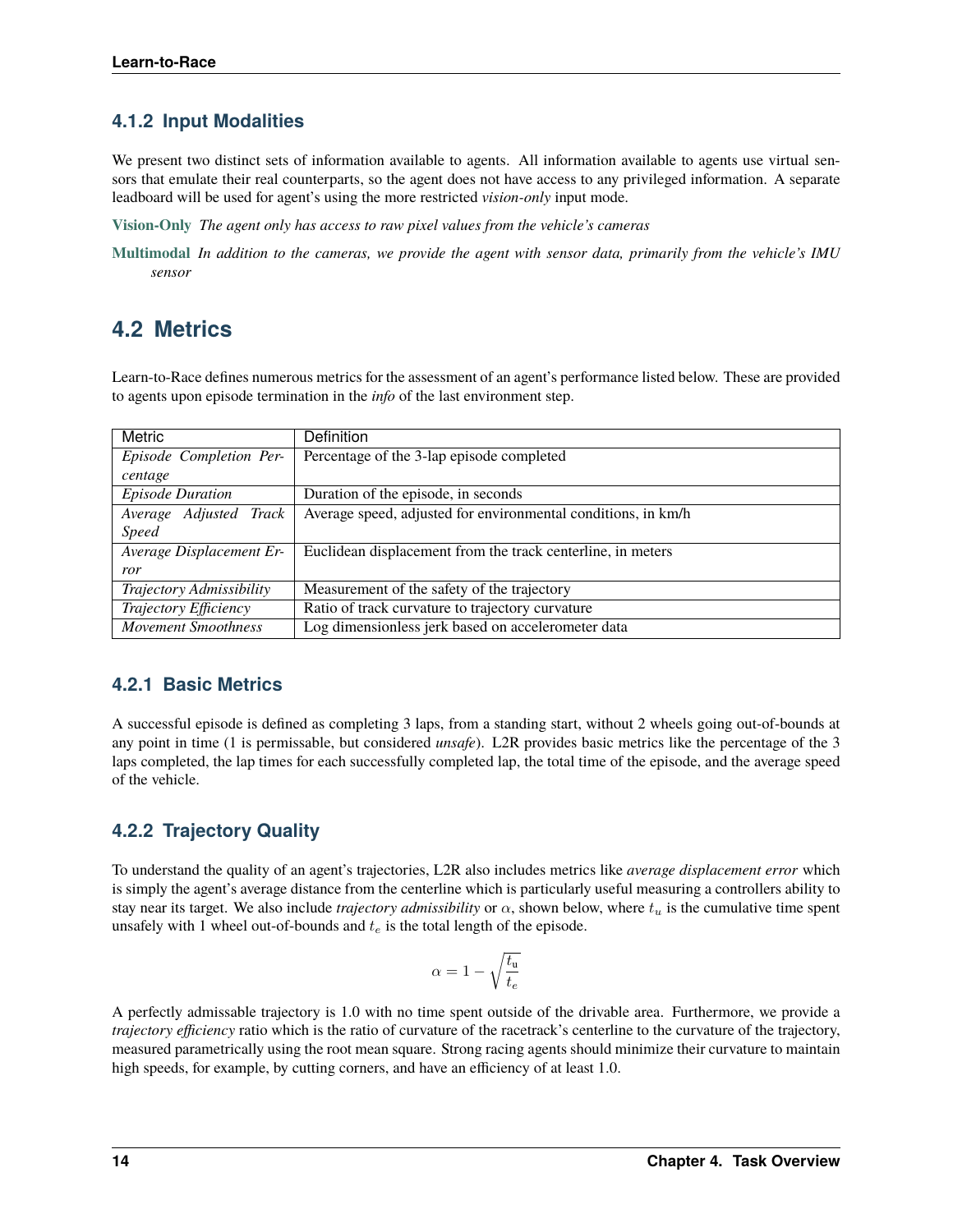**Warning:** If the agent doesn't complete the entire episode, the trajectory efficiency metric will likely be distorted since it would be comparing a partial trajectory, which may exclude high curvature areas of the track, to the entire racetrack.

Good racing agents should also be able to anticipate the need for changes in velocity and have the ability to smoothly control such changes. L2R also includes a *movement smoothness* measure, the negated log dimensionless jerk,  $\eta_{ldi}$ , which quantifies the smoothness of the agent's acceleration profile.

$$
\eta_{ldj} = \ln \left( \frac{(t_2 - t_1)^3}{v_{peak}^2} \int_{t_1}^{t_2} \left| \frac{d^2 v}{dt^2} \right|^2 dt \right)
$$

Agents that tend to jerk the vehicle or brake violently, both dangerous maneuvers, will have a worse movement smoothness measure.

## <span id="page-18-0"></span>**4.3 Legal Modifications**

For the purpose of benchmarking, we require that you adhere to some degree of requirements. There are no restrictions in the modification or usage of:

- exploration or learning method
- incentive method (reward function)
- network architecture
- pre-trained perception models
- the delay between action and observation
- changing the action space

# <span id="page-18-1"></span>**4.4 Training Only**

Certain camera settings must be considered training-only if they are realistically accessible to a physical racecar. The following camera settings are not available during evaluation:

- Segmentation cameras
- Cameras not touching the vehicle (for example, birdseye views)

## <span id="page-18-2"></span>**4.5 Illegal Modifications**

- Not using the default vehicle in the simulator (DevBot 2.0)
- Changing any physical parameters of the simulator such as the friction settings; we are *not* concerned about sim2real transfer
- Modifying the tracker method that would influence termination conditions or lap timing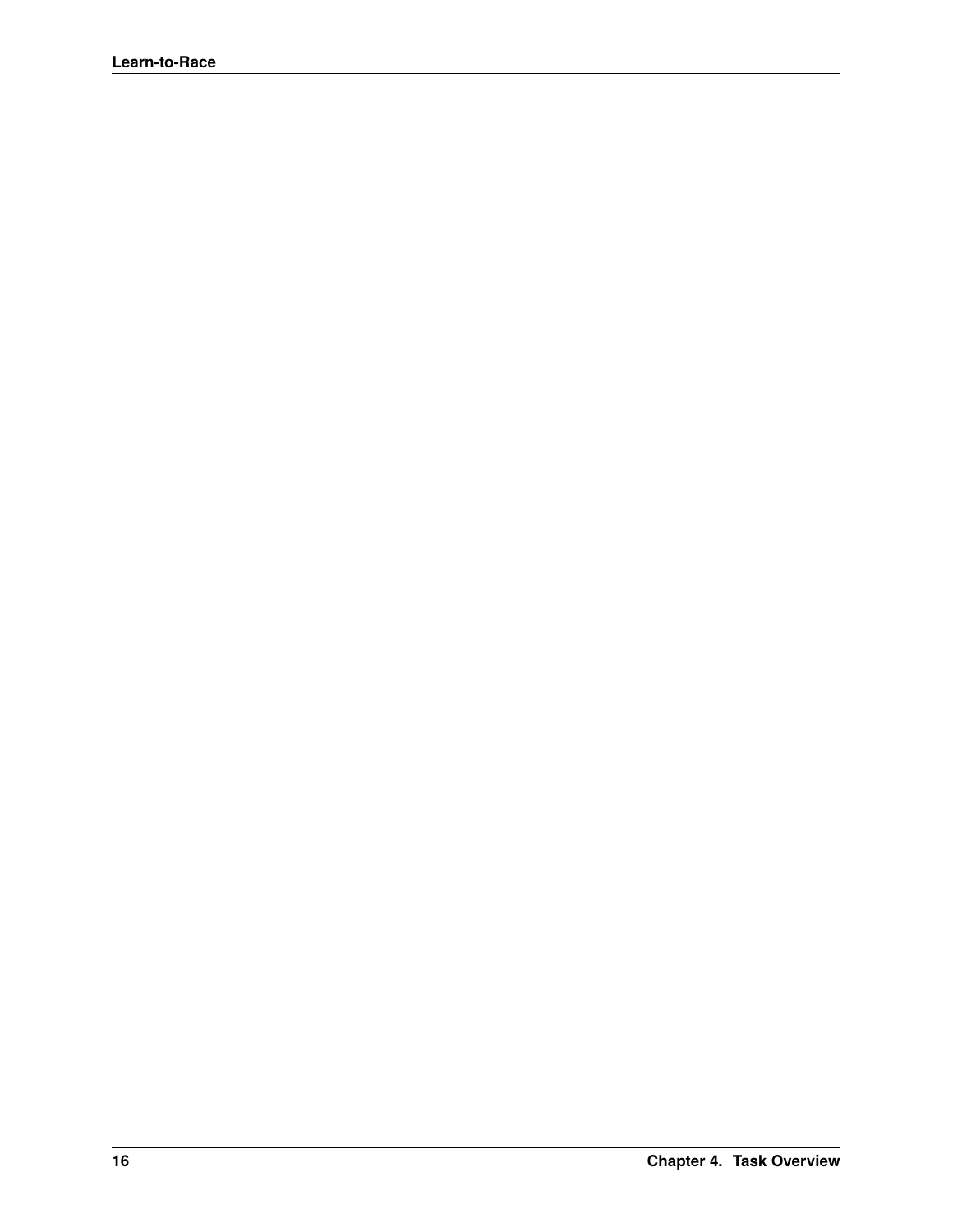## **DEFAULT CAMERA CONFIGURATION**

### <span id="page-20-1"></span><span id="page-20-0"></span>**5.1 Overview**

The agent has access to camera sensor data which are raw pixel values (with bounds of 0 and 255). The default vehicle configuration includes 8 cameras with names:

- CameraFrontRGB (CameraFrontSegm)
- CameraLeftRGB (CameraLeftSegm)
- CameraRightRGB (CameraRightSegm)
- CameraBirdsEyeRGB (CameraBirdsEyeSegm)

To include any subset of these cameras, simply include the camera's name and parameters under env\_kwargs. cameras. For example:

```
env_kwargs:
   cameras:
      CameraFrontSegm:
         Addr: 'tcp://0.0.0.0:9008'
         Format: SegmBGR8
         Width: 512
         Height: 384
         bAutoAdvertise: True
```
## <span id="page-20-2"></span>**5.2 Modifying Cameras**

The camera is flexible in terms of both the field-of-view angle, dimensions of the images, type of camera, and position. To modify the camera, simply change the parameters:

```
GenericCamera: \# Camera name which will be a key of observation
˓→dictionary
  Addr: 'tcp://0.0.0.0:9008' # Address camera will publish to
  Format: ColorBGR8 # ColorBGR8, SegmBGR8, HdrBGR8
  FOVAngle: 120 # modifiable field of view parameter, in degrees
  Width: 256 # modifiable image width parameter, in number of pixels
  Height: 256 # modifiable image height parameter, in number of pixels
  bAutoAdvertise: True
```
To set the environment to vision-only, set the multimodal parameter to False in the configs/params.yaml file.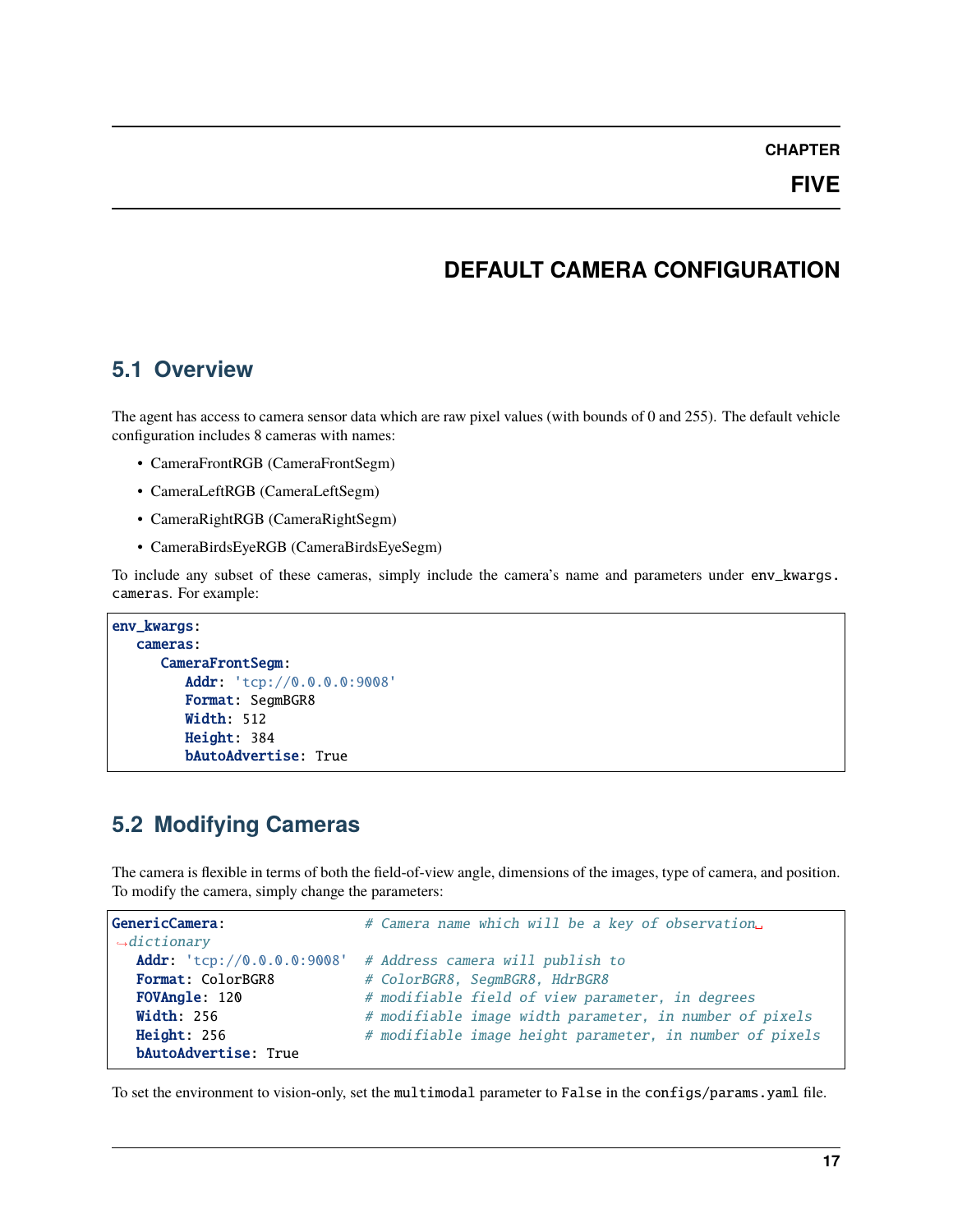env\_kwargs: multimodal: False ...

# <span id="page-21-0"></span>**5.3 Creating Cameras**

See [Creating Custom Sensor Configurations](sensors.html)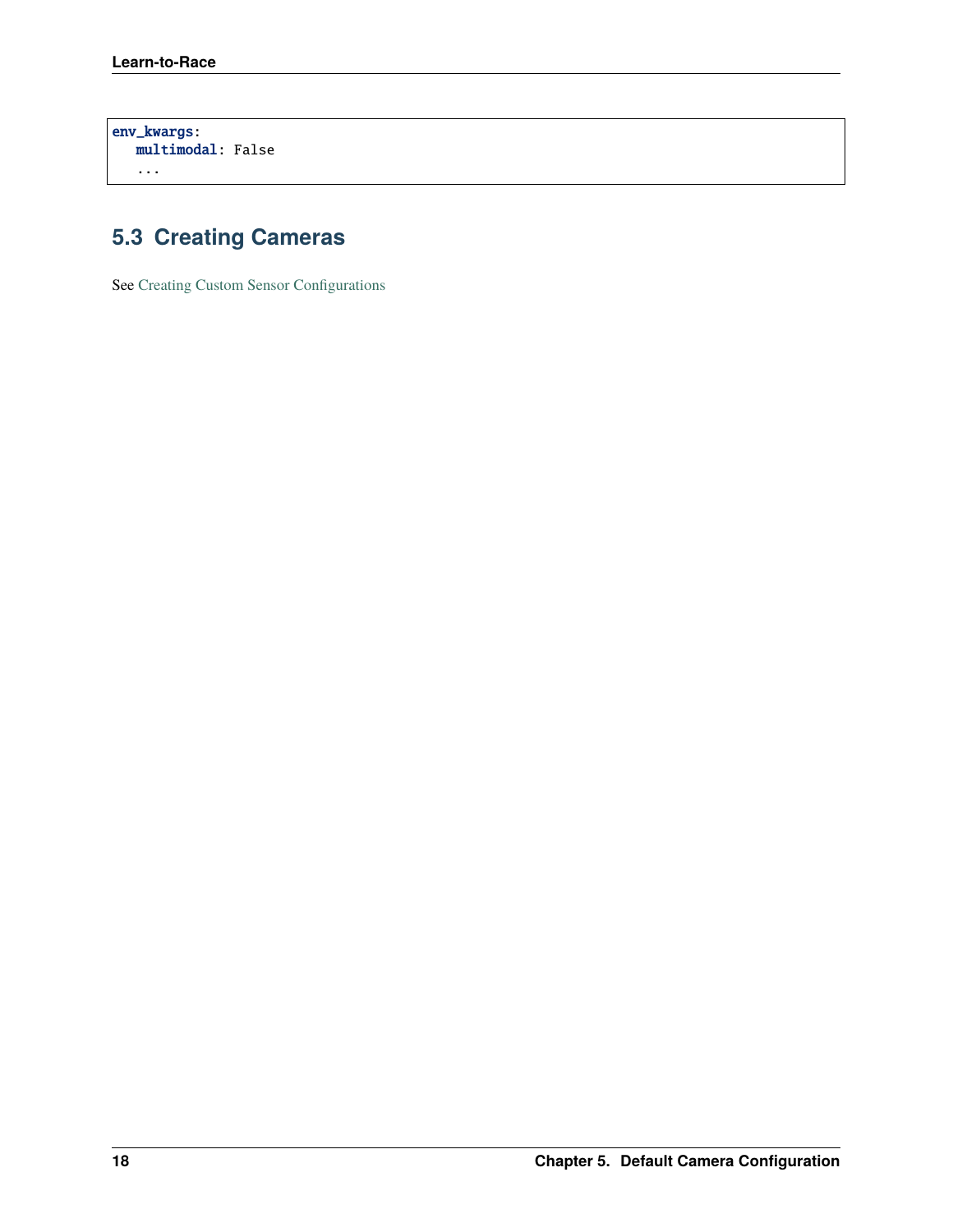# **MULTIMODAL**

# <span id="page-22-1"></span><span id="page-22-0"></span>**6.1 Setting the Environment**

The multimodal option provides visual features to the agent in an identical manner to the [visual only](vision.html) feature set, but it also includes data from the vehicle's [IMU sensor](https://en.wikipedia.org/wiki/Inertial_measurement_unit) along with a few other pieces of data. We expect that the performance of agents with multimodal sensory data to be better than that of visual only agents. To set the environment to multimodal, simply modify the multimodal parameter to True in the configs/params.yaml file:

```
env_kwargs:
  multimodal: True # when True, both images and pose data are provided to agent
  max_timesteps: 5000
   ...
```
# <span id="page-22-2"></span>**6.2 Environment Observations**

Setting this parameter to True will change the return type of the step() method of the [RacingEnv](l2r.envs.html#module-roboracer.envs.env) class to return a spaces.Dict containing:

**Track ID** a numeric identifier of the current track, relevant for multi-track training

**Camera Images** a numpy array of shape **(image\_width, image\_height, 3)**

**Additional Data** a numpy array of shape (30,) with the following data:

| Array Indicies | Data                                                    |
|----------------|---------------------------------------------------------|
|                | steering request                                        |
|                | gear request                                            |
| $\mathfrak{D}$ | mode                                                    |
| 3,4,5          | direction velocity in m/s                               |
| 6,7,8          | directional acceleration in $m/s^2$                     |
| 9,10,11        | directional angular velocity                            |
| 12,13,14       | vehicle yaw, pitch, and roll, respectively              |
| 15,16,17       | center of vehicle coordinates in the format $(y, x, z)$ |
| 18, 19, 20, 21 | wheel revolutions per minute (per wheel)                |
| 22, 23, 24, 25 | wheel braking (per wheel)                               |
| 26, 27, 28, 29 | wheel torque (per wheel)                                |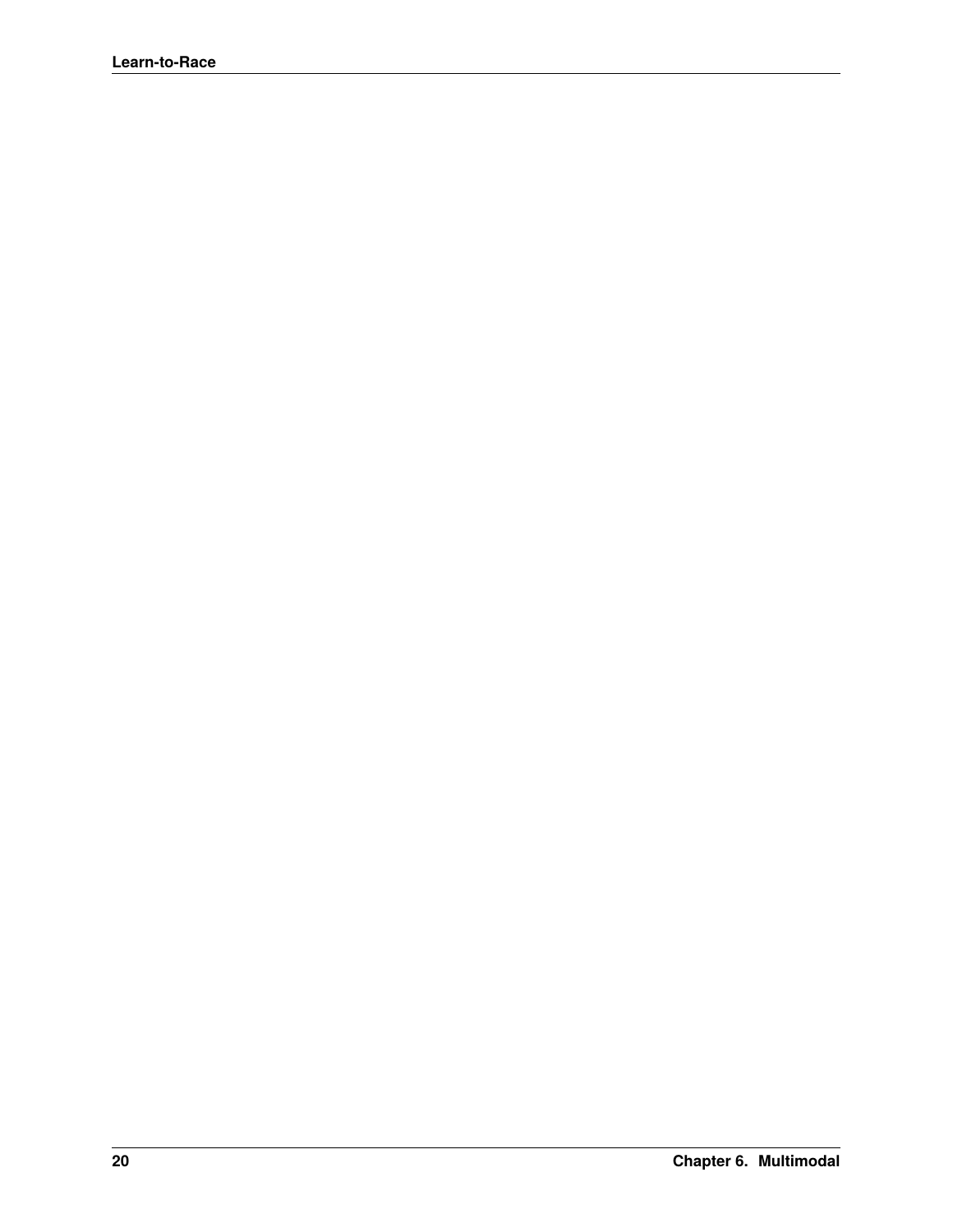**SEVEN**

### **RACETRACKS & L2R DATASETS**

## <span id="page-24-1"></span><span id="page-24-0"></span>**7.1 Changing the Track**

Our environment uses three racetracks in the racing simulator, all of which are modeled off of real-world racetracks. The first is the [North Road track](https://www.lvms.com/business/track-rentals/#images-6) at Las Vegas Motor Speedway located in the United States. The second is modeled off of the [Thruxton Circuit](https://en.wikipedia.org/wiki/Thruxton_Circuit) track located in the United Kingdom. The third is Anglesey National based off the track at the [Anglesey Circuit.](https://www.angleseycircuit.com/venue/circuit-configurations/national/)

**Warning:** The LVMS track is currently used as an evaluation track, so its map will remain unavailable.

In the parameters file, you can specify the track you would like to use in the params.yaml file located in sim\_kwargs as follows:

#### sim\_kwargs: racetrack: ['Thruxton', 'AngleseyNational'] # 'VegasNorthRoad' is used for.  $\rightarrow$ evaluation ...

If more than one track is specified, the environment will randomly select a track at the beginning of each episode by default. Furthermore, the beginning of each episode will be a randomly selected point on the track unless the environment is in evaluation mode.

```
env.eval() # start episodes at the finish line
env.training() # start episodes at a random location
```
## <span id="page-24-2"></span>**7.2 L2R Dataset**

Some users may wish to pre-train models, such as an encoder or segmentation model, on a sample of images from the vehicle's camera. While you can collect your own data from the environment, we provide datasets of each training track for such purposes. The Thruxton dataset includes 10,600 complete transitions including the sensor data, camera image, and action executed by the *MPC agent <br/>baselines.html#Model-Predictive-Control*>, so it can also be used for immitation based approaches. This data was collected across 9 full laps around the Thruxton circuit track.

Images were saved using `numpy.savez\_compressed()` with arrays pose\_data and image. The images are in RGB format with a width of 512 pixels, height of 384 pixels, and a field of view of 90 degrees. Loading the images into a numpy array can be done as follows: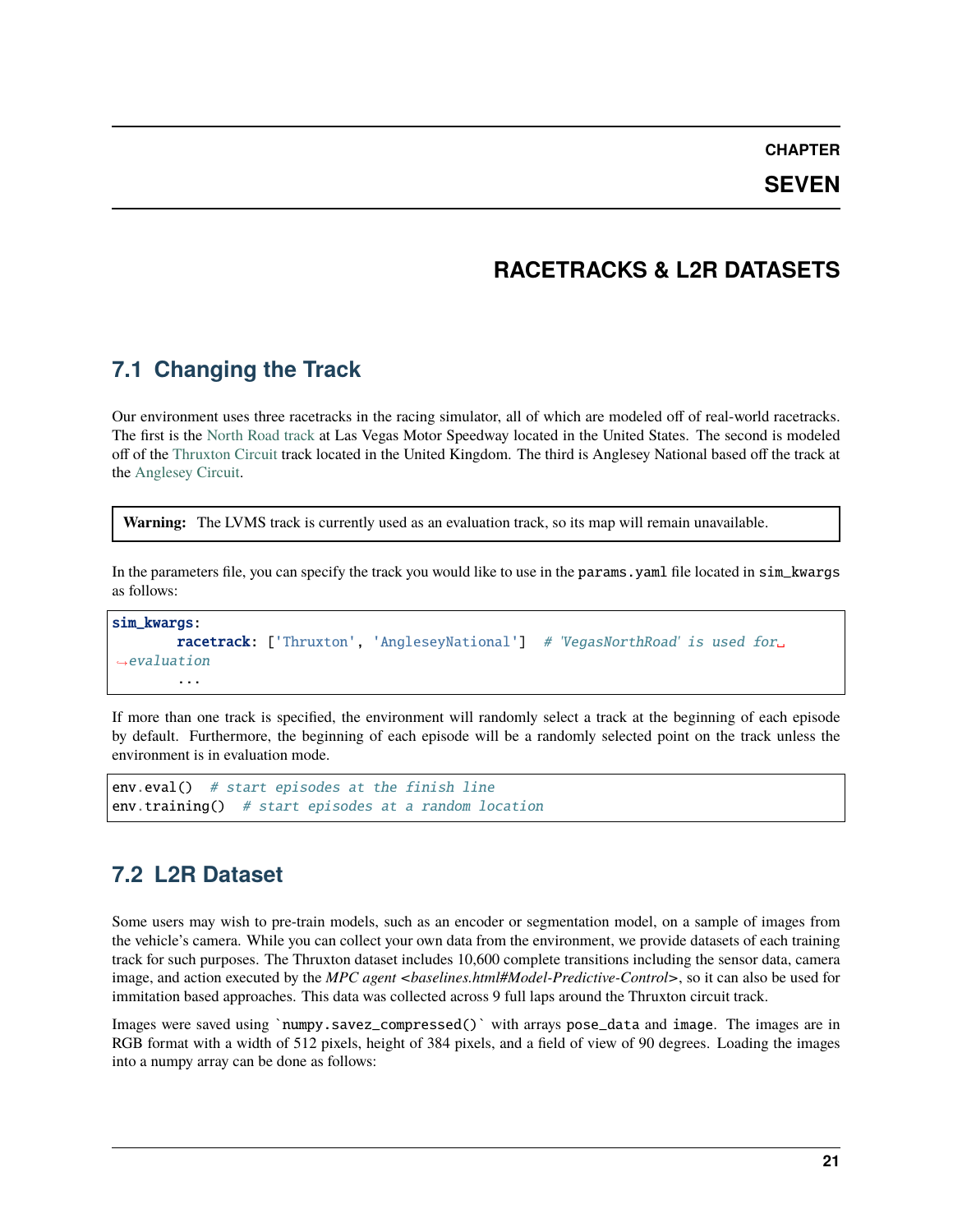```
import matplotlib.pyplot as plt
import numpy as np
# load transition 100
filename = './transitions_100'
transition = np.load(filename + '.npz')# view files, output is: ['image', 'multimodal_data', 'action']
print(loaded.files)
# pose_data is of shape (30,), image (384, 512, 3), and action (2,)sensor_data, image, action = transition['multimodal_data'], transition['image'],
˓→transition['action']
# save the image
plt.imsave(f'{filename}.png', transition['image'])
```
## <span id="page-25-0"></span>**7.3 Racetrack File Format**

The racetrack files are in JSON format. Each contains coordinates of the inside, outside, and center lines of the track in East, North, Up convention. The ENU coordinate system is a *local* coordinate system that requires a reference point, which is also included in the racetrack files. Our RL environment converts the coordinates of the vehicle to ENU before returning them from the step() method.

## <span id="page-25-1"></span>**7.4 Basic Visualization of Tracks**

*VegasNorthRoad* has an expert trajectory included which some users may find useful for immitation learning approaches. Users are certainly welcome to generate their own expert trajectories.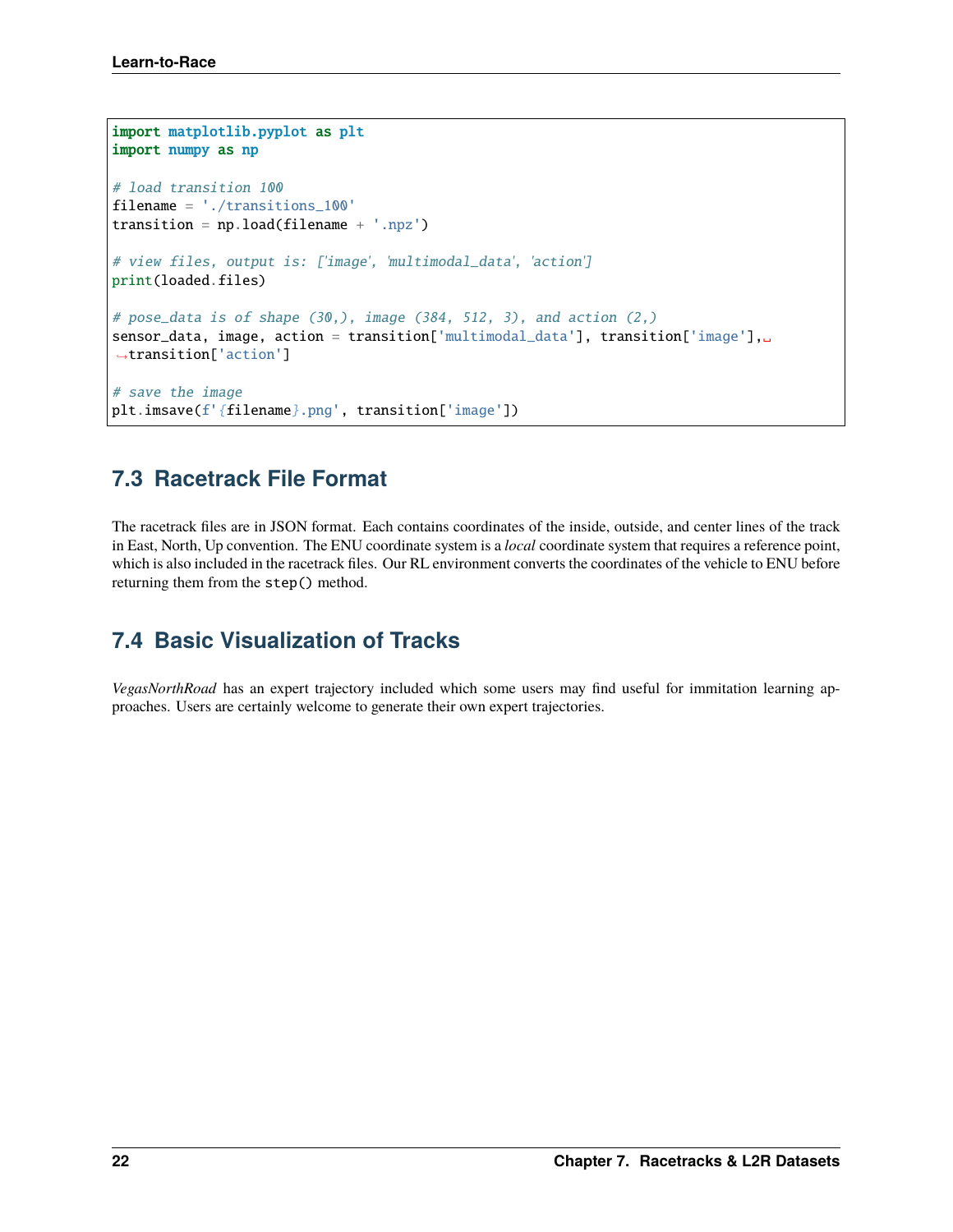

The Thruxton Circuit track is known for its high speeds which will present unique challenges to drivers.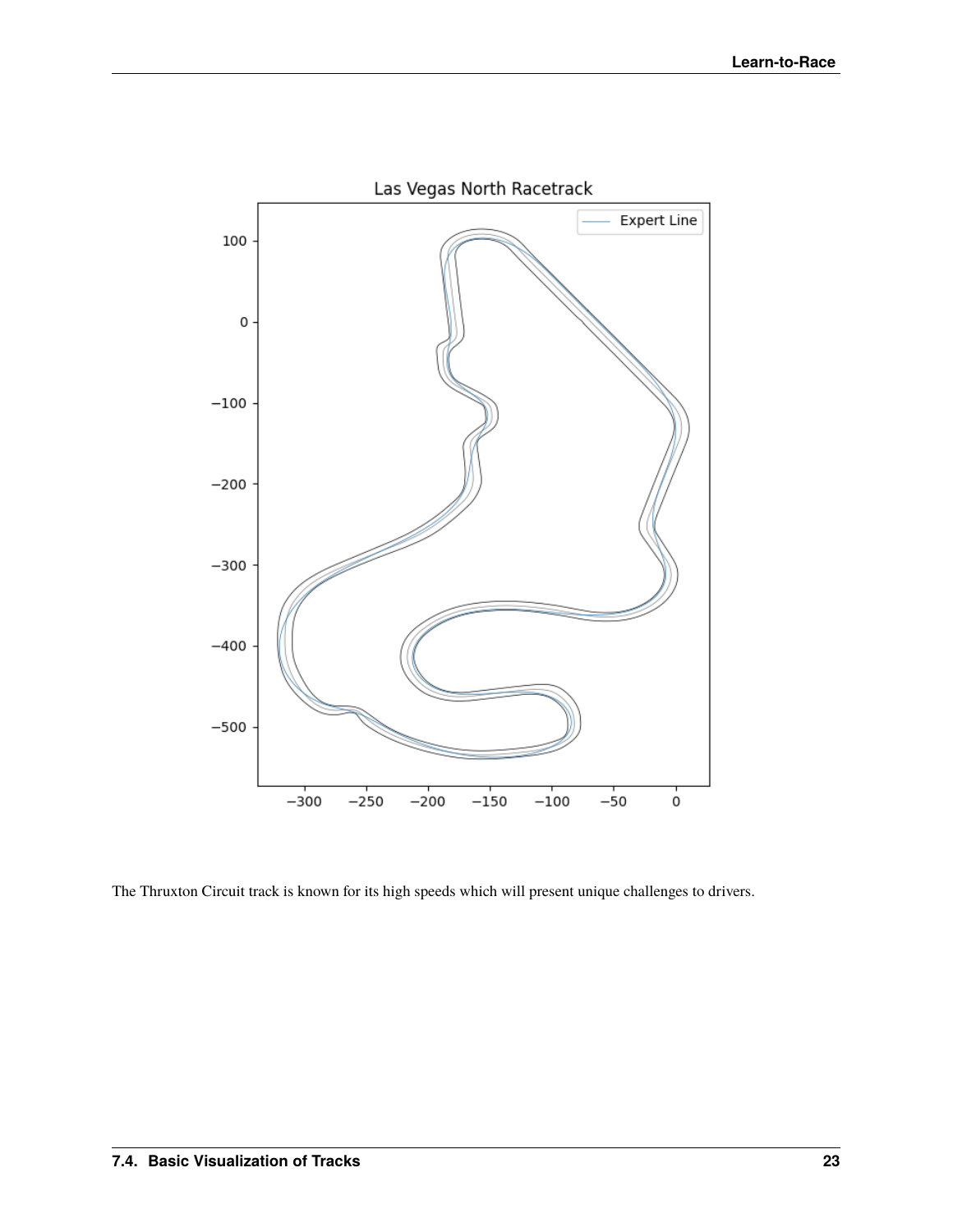

The following figure is from the [Anglesey Circuit website](https://www.angleseycircuit.com/venue/circuit-configurations/national/) highlighting the highly technical features of this exciting track.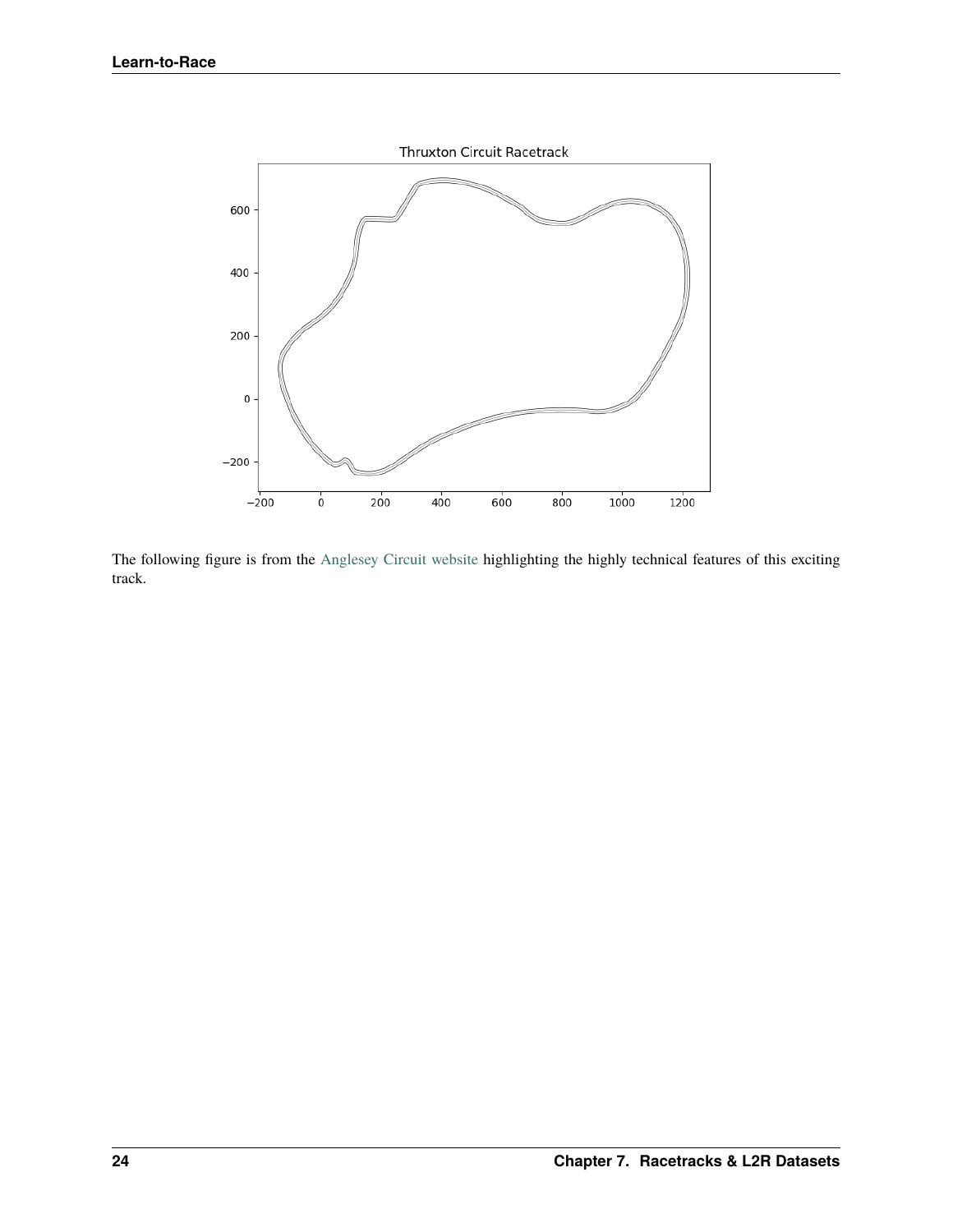**EIGHT**

## **CREATING CUSTOM SENSOR CONFIGURATIONS**

### <span id="page-28-1"></span><span id="page-28-0"></span>**8.1 Overview**

You can create arbitrary configurations of vehicle sensors with our environment. The following sensors are supported and can be placed, if applicable, at any location relative to the vehicle:

- RGB cameras
- Depth cameras
- Ground truth segmentation cameras
- Fisheye cameras
- Ray trace LiDARs
- Depth 2D LiDARs
- Radars

We will go over a brief tutorial on how to create and configure a custom camera using our environment.

**Note:** The L2R [SimulatorController](l2r.core.html#l2r.core.controller.SimulatorController) cannot create new sensors in the simulator, but it can enable sensors and modify their configuration.

## <span id="page-28-2"></span>**8.2 Creating Sensors**

By default, the simulator will load the previously saved vehicle configuration.

### **8.2.1 (Option 1) User Interface**

- 1. Run the simulator and select an arbitrary map
- 2. On the right panel, select "Vehicle Sensor Settings"
- 3. In the top right, select "Add Sensor"
- 4. Select the sensor you wish to create
- 5. Configure the sensor to your choosing
- 6. Press "ESC" then select "Save All" or "Save Vehicle" in the top panel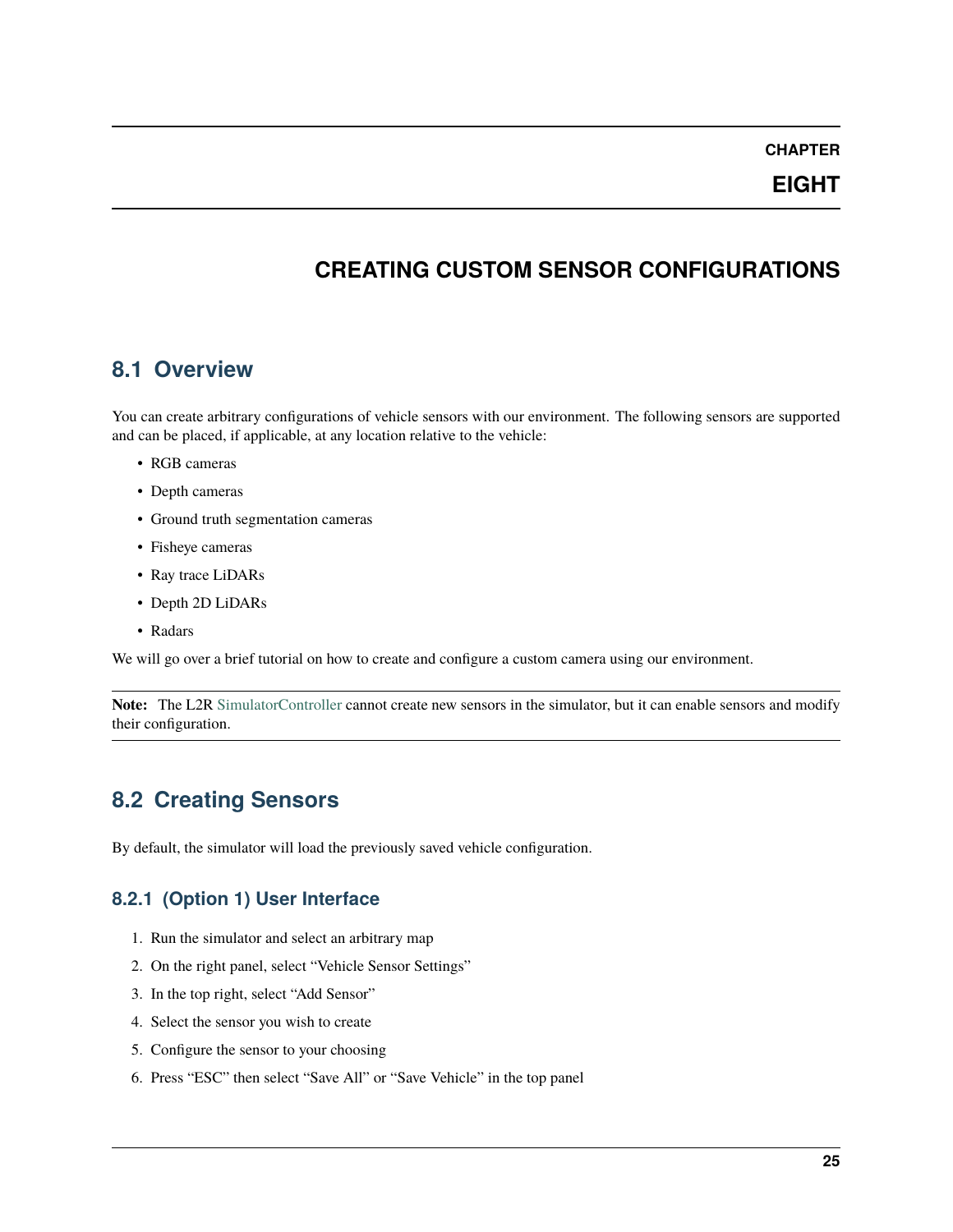Optionally, you can export the vehicle configuration by selecting "Vehicle Settings" in the right panel, scrolling down, and exports to a JSON or Yaml file.

#### **8.2.2 (Option 2) Configuration File**

Our repository contains a default [vehicle configuration file](https://github.com/hermgerm29/learn-to-race/blob/main/l2r/configs/l2r_vehicle_conf.yaml) which serves as a valuable reference tool.

- 1. Simply modify parameters or add new sensors as you see fit
- 2. Add your file to the appropriate simulator directory, for example, ArrivalSim-linux-0.7.0.182276/ LinuxNoEditor/Engine/Binaries/Linux/l2r\_vehicle\_conf.yaml
- 3. Run the simulator and select an arbitrary map
- 4. Select "Vehicle Settings" in the right panel
- 5. Scroll down, and load your updated configuration
- 6. Press "ESC" then select "Save All" or "Save Vehicle" in the top panel

For example, we can add a rear facing camera named "CameraRearRGB" by appending this camera configuration to [l2r\\_vehicle\\_conf.yaml](https://github.com/hermgerm29/learn-to-race/blob/main/l2r/configs/l2r_vehicle_conf.yaml) then following the steps above.

```
version: 1.1
cameras
  - name: CameraRearRGB
    enabled: false
    model: ARRIVAL Generic Camera
    pose:
      x: -1.000 # 1m behind the reference point, slightly outside the vehicle
      y: 0.000
      \mathsf{z}: \ \mathsf{0.500} \quad \# \ \text{50cm} above the reference point
      pitch: 0.0
      roll: 0.0
      yaw: 180.0 # rotate the camera around the Z-axis by 180 degrees
    transport:
      zmq: tcp://0.0.0.0:9999
```
### <span id="page-29-0"></span>**8.3 Using Your New Sensor**

To use your newly created camera, you simply need to add it to your parameter configuration file. The [random ac](https://github.com/hermgerm29/learn-to-race/blob/main/l2r/configs/params_random.yaml)[tion baseline configuration](https://github.com/hermgerm29/learn-to-race/blob/main/l2r/configs/params_random.yaml) serves as a good reference. Once added, the observation returned from the environment's `step()` method will include the new images which are accessible via the camera's name. For example:

```
env_kwargs:
 cameras:
   CameraRearRGB:
     Addr: 'tcp://0.0.0.0:8008' # make sure this address is unique
     Format: ColorBGR8
     FOVAngle: 90
      Width: 512
     Height: 384
      bAutoAdvertise: True
```
Rear facing images will be available like: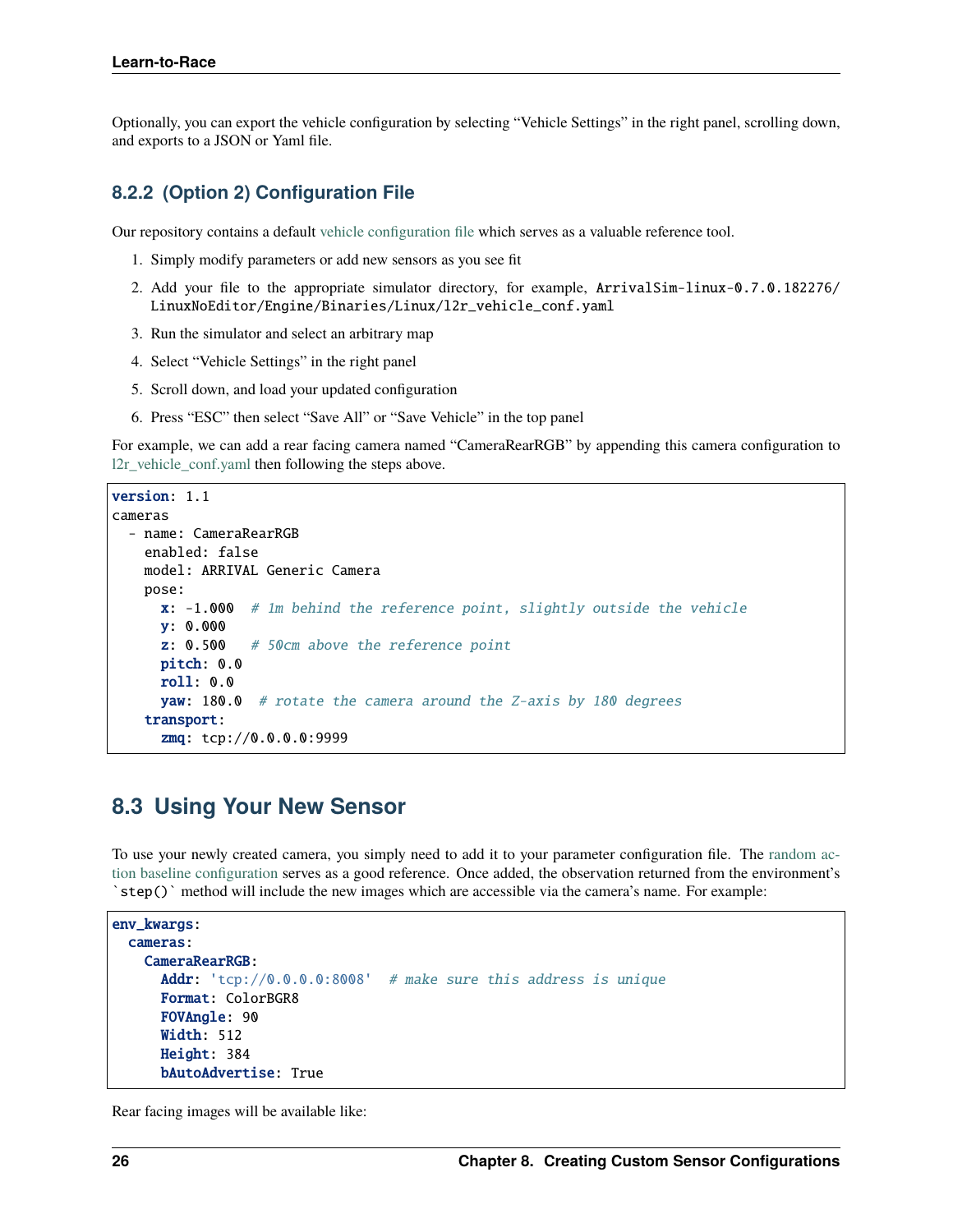while not done: action = self.select\_action() state, reward, done, info = self.env.step(action) rear\_image = state['CameraRearRGB'] # numpy array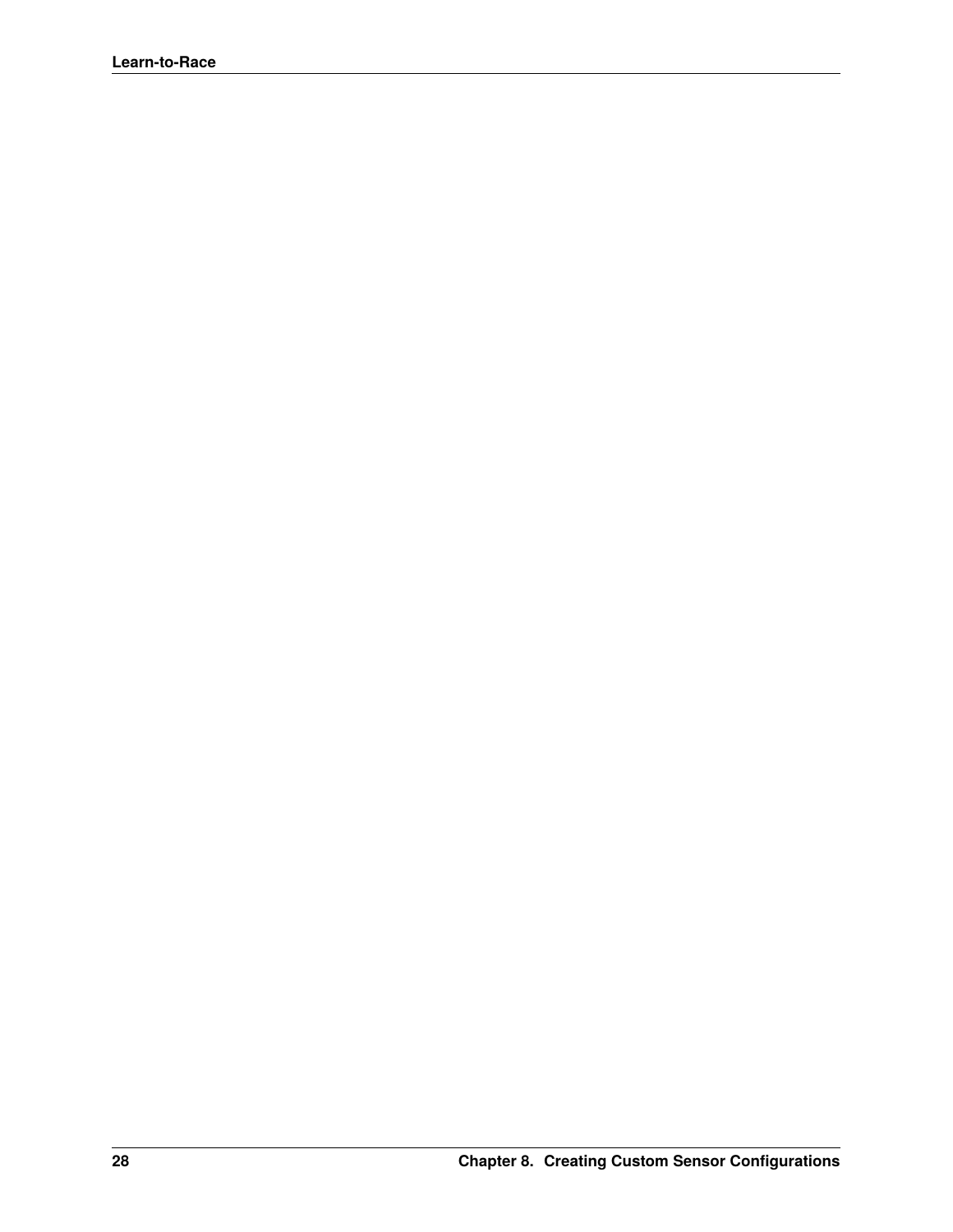### **NINE**

## **CORE PACKAGE**

### <span id="page-32-4"></span><span id="page-32-1"></span><span id="page-32-0"></span>**9.1 l2r.core.controller**

### <span id="page-32-2"></span>**9.2 l2r.core.templates**

**Note:** The templates module provides useful abstract classes which we recommend using for compatability with the RacingEnv.

#### <span id="page-32-3"></span>class l2r.core.templates.AbstractAgent(*\*args*, *\*\*kwargs*)

Bases: abc.ABC

Abstract agent class. A potentially useful template for racing agents.

#### abstract select\_action() Select an action to take.

#### class l2r.core.templates.AbstractInterface(*\*args*, *\*\*kwargs*) Bases: abc.ABC

Abstract simulator interface to receive data from the simulator.

#### abstract get\_data()

This method is used to return the most up-to-date information from the interface.

#### abstract reset()

Used to reset the interface, often to clear existing data.

#### abstract start()

The start method is used to start communication with the simulator.

#### class l2r.core.templates.AbstractReward(*\*args*, *\*\*kwargs*) Bases: abc.ABC

Abstract reward class. It is recommended that new reward policies follow this template so that they are compatible with the RacingEnv.

#### abstract get\_reward(*state*, *\*\*kwargs*)

Return the reward for the provided state.

#### Parameters state (varies) – the current environment state

#### abstract reset()

Reset the reward policy.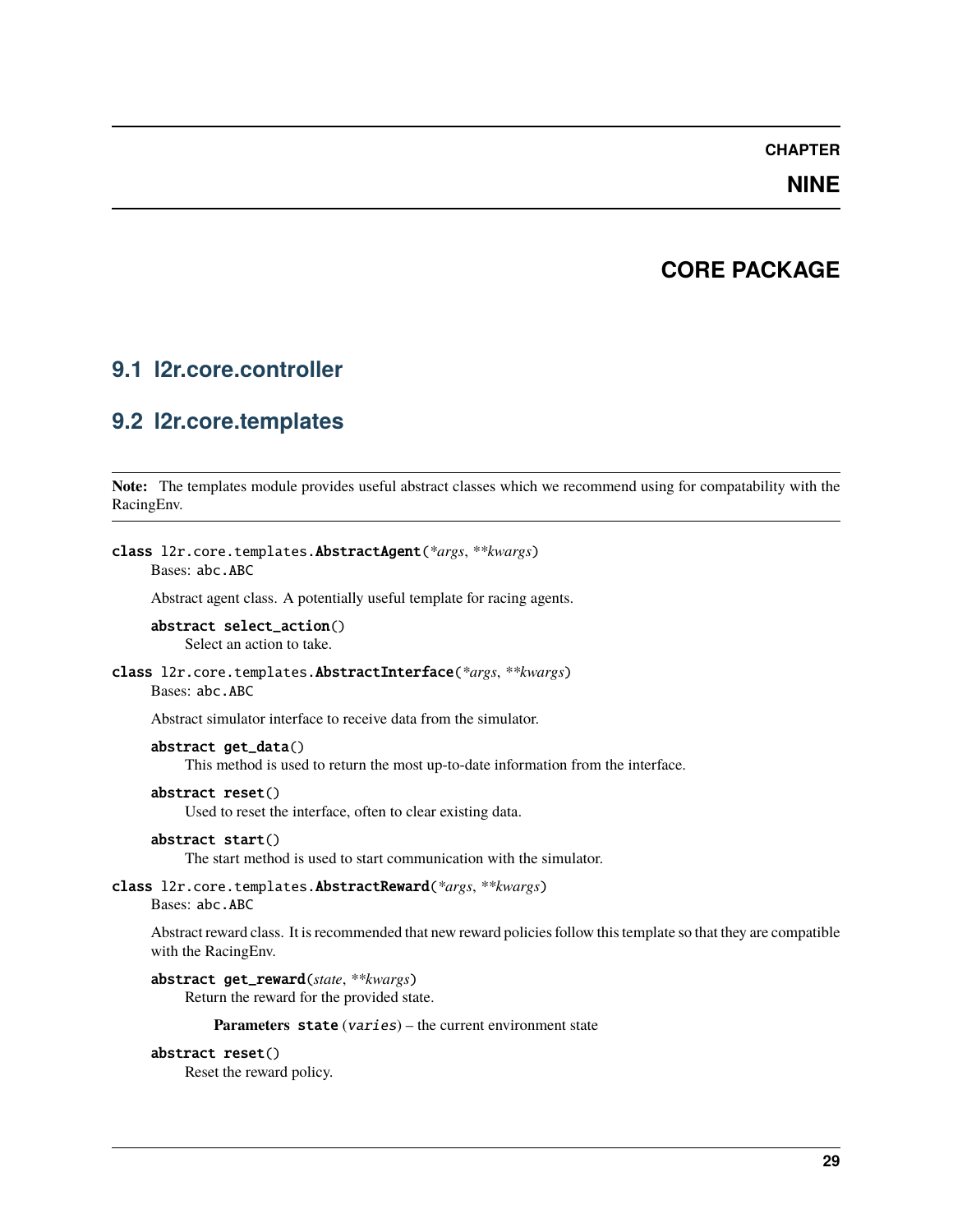set\_track(*inside\_path*, *outside\_path*, *centre\_path*, *car\_dims*)

Store the track and vehicle information as class variables. This is useful for evaluating the reward based on the position of the vehicle.

#### **Parameters**

- inside\_path (matplotlib.Path) ENU coordinates of the inside track boundary
- outside\_path (matplotlib.Path) ENU coordinates of the outside track boundary
- centre\_path (matplotlib.Path) ENU coordinates of the track's centerline
- car\_dims (list) dimensions of the vehicle in meters: [length, width]

## <span id="page-33-0"></span>**9.3 l2r.core.tracker**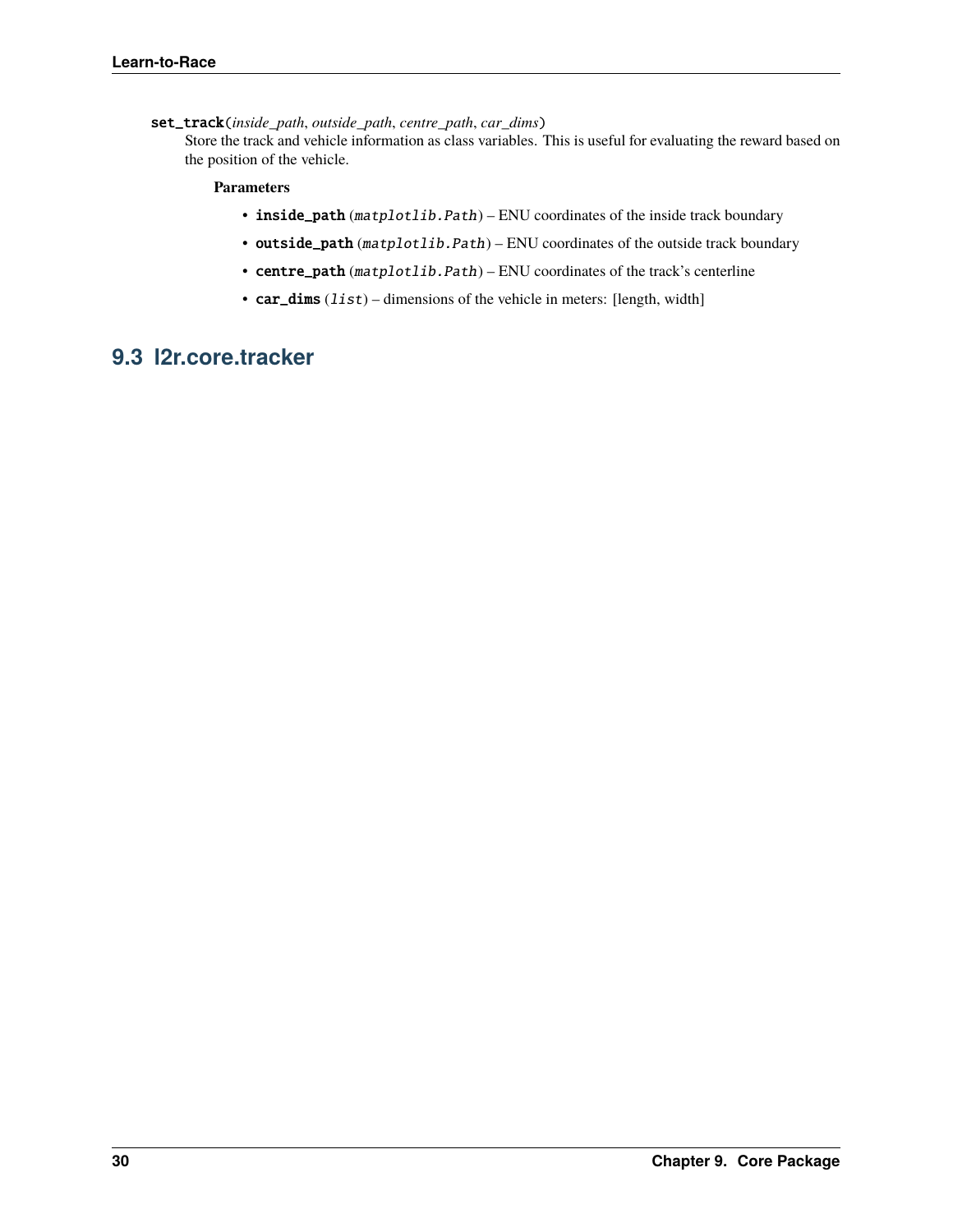## **TEN**

# **ENVS PACKAGE**

- <span id="page-34-1"></span><span id="page-34-0"></span>**10.1 l2r.envs.env**
- <span id="page-34-2"></span>**10.2 l2r.envs.reward**
- <span id="page-34-3"></span>**10.3 l2r.envs.utils**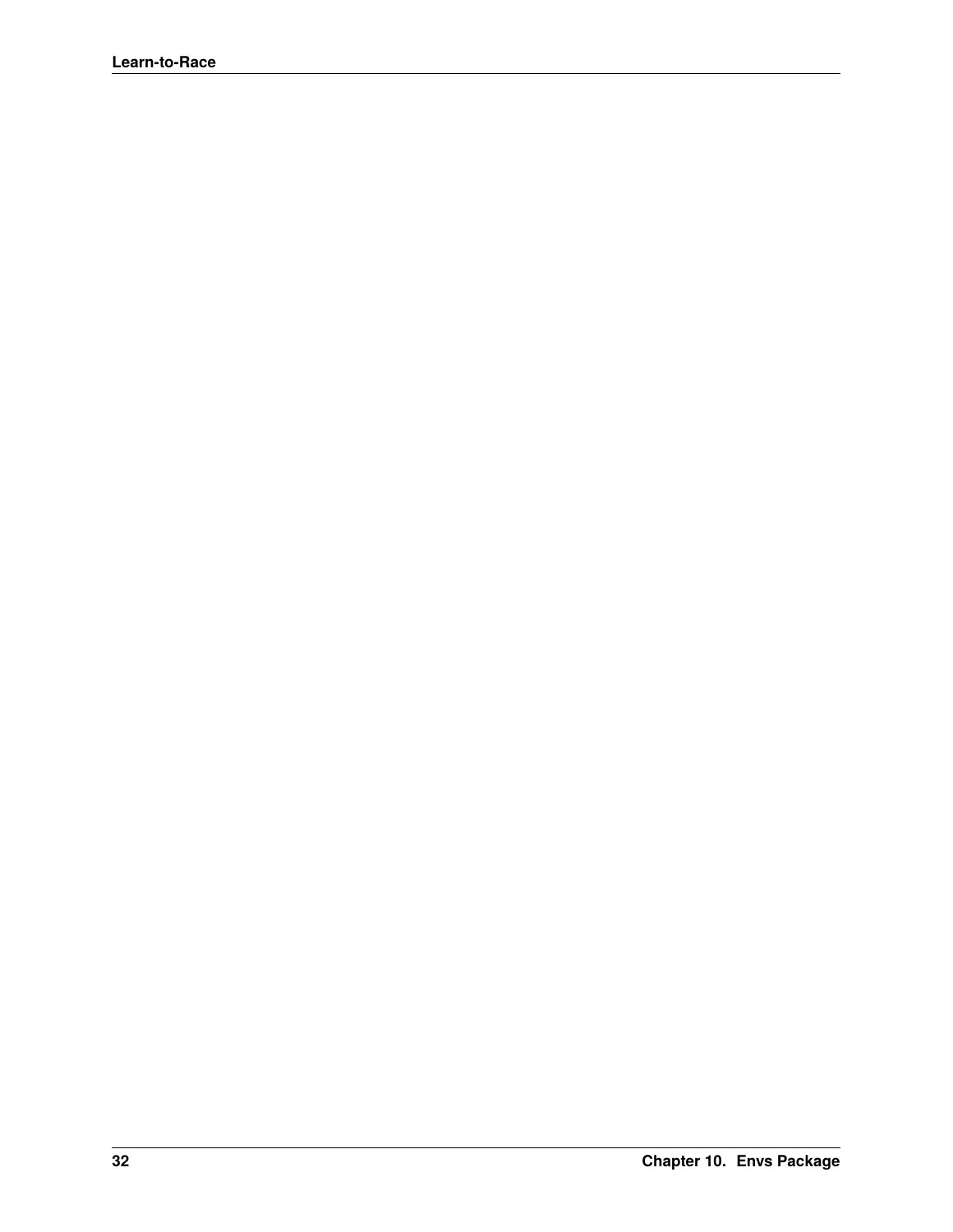# **ELEVEN**

## **INDICES AND TABLES**

- <span id="page-36-0"></span>• genindex
- modindex
- search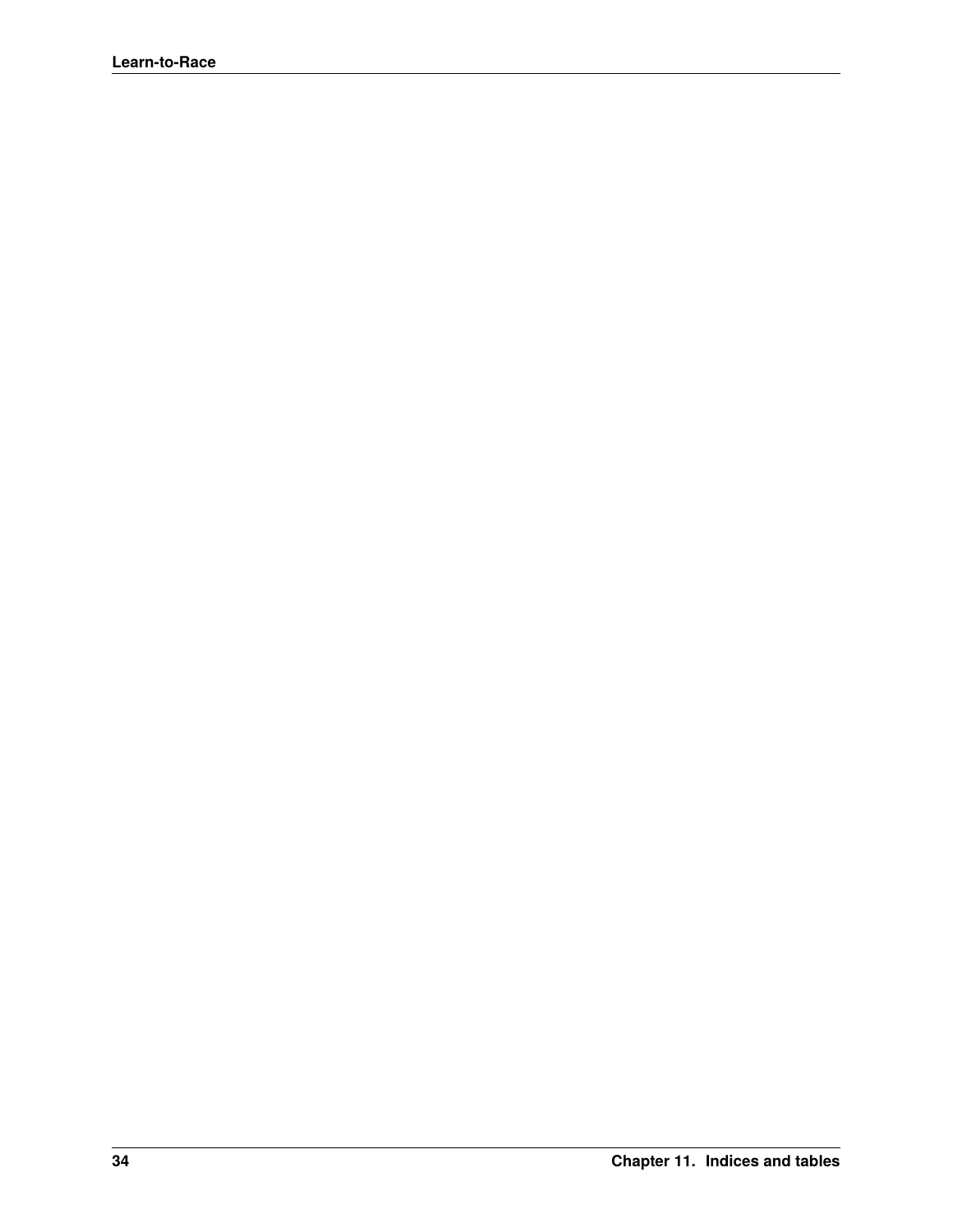# **PYTHON MODULE INDEX**

<span id="page-38-0"></span>l l2r.core.templates, [29](#page-32-3)